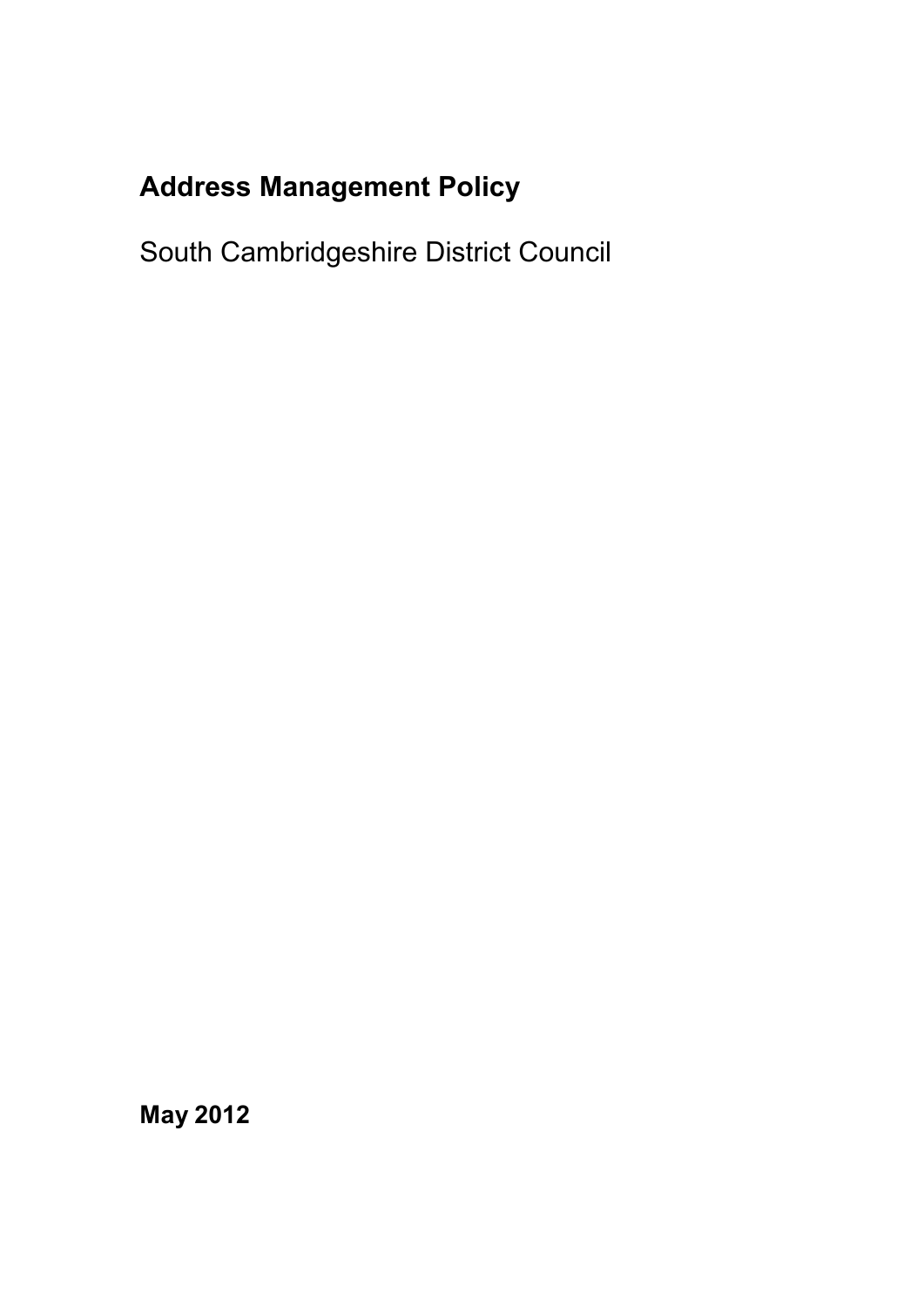| 1 <sub>1</sub>                                                                        |  |  |  |  |
|---------------------------------------------------------------------------------------|--|--|--|--|
| 2.                                                                                    |  |  |  |  |
| 2.1                                                                                   |  |  |  |  |
|                                                                                       |  |  |  |  |
|                                                                                       |  |  |  |  |
|                                                                                       |  |  |  |  |
|                                                                                       |  |  |  |  |
|                                                                                       |  |  |  |  |
|                                                                                       |  |  |  |  |
|                                                                                       |  |  |  |  |
|                                                                                       |  |  |  |  |
| 2.2 Cross boundary development sites - joint arrangements with neighbouring           |  |  |  |  |
|                                                                                       |  |  |  |  |
| 2.3                                                                                   |  |  |  |  |
| 2.4                                                                                   |  |  |  |  |
| 2.5                                                                                   |  |  |  |  |
| 2.6                                                                                   |  |  |  |  |
| 2.7                                                                                   |  |  |  |  |
| 3.                                                                                    |  |  |  |  |
| 4.                                                                                    |  |  |  |  |
| 5.                                                                                    |  |  |  |  |
| 6.                                                                                    |  |  |  |  |
| 7 <sub>1</sub>                                                                        |  |  |  |  |
| 8.                                                                                    |  |  |  |  |
| 9.                                                                                    |  |  |  |  |
| 10.                                                                                   |  |  |  |  |
| 11.                                                                                   |  |  |  |  |
| 12.                                                                                   |  |  |  |  |
|                                                                                       |  |  |  |  |
|                                                                                       |  |  |  |  |
|                                                                                       |  |  |  |  |
| Appendix Four - Specifications for the provision and erection of street nameplates 25 |  |  |  |  |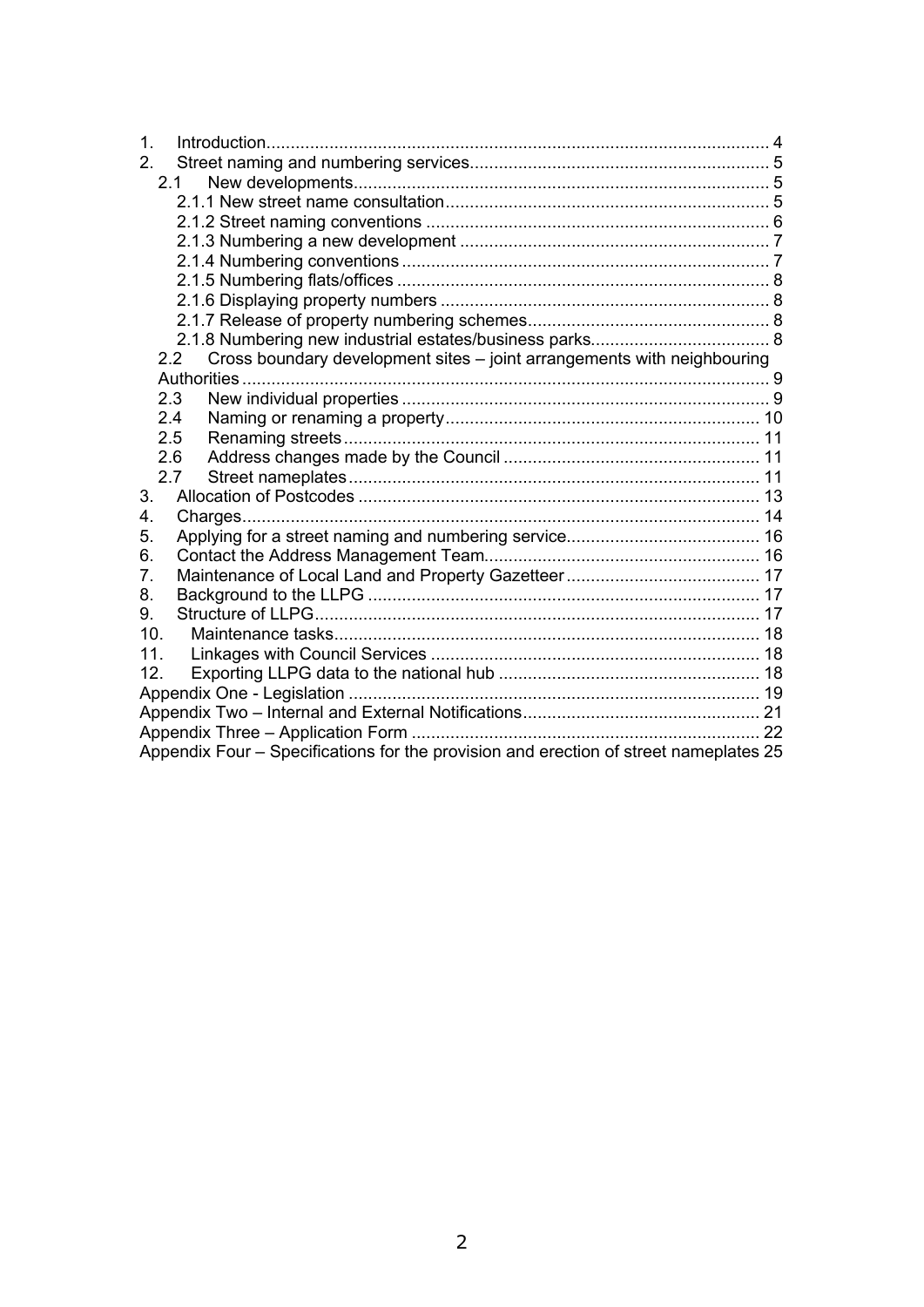# **Version Control**

| <b>Version Number</b> | <b>Date</b>       | <b>Comments</b>                                                                                                 | <b>Author/Editor</b> |
|-----------------------|-------------------|-----------------------------------------------------------------------------------------------------------------|----------------------|
|                       | September<br>2010 | Initial draft                                                                                                   | <b>Richard Clemo</b> |
| $\overline{2}$        | September<br>2010 | Revisions following<br><b>Address Management</b><br><b>Team discussions</b>                                     | <b>Richard Clemo</b> |
| 3                     | October 2010      | Revisions following Paul<br>Grainger input &<br>discussions                                                     | <b>Richard Clemo</b> |
| 4                     | December<br>2010  | Revisions following further<br>discussions with Paul<br><b>Grainger and Address</b><br>Management Team.         | <b>Richard Clemo</b> |
| 5                     | February<br>2011  | <b>Revisions following Policy</b><br>and Performance Portfolio<br>Holder meeting                                | <b>Richard Clemo</b> |
| 6                     | May 2012          | <b>First Year Review carried</b><br>out by Address<br>Management Team and<br>ICT GIS and Information<br>Manager | Daniel Ashman        |
| 7                     | May 2012          | <b>Revisions following Policy</b><br>and Performance Portfolio<br>Holder meeting                                | Daniel Ashman        |

### **Document Retention**

| Document Retention Period | This document will be retained until reviewed |
|---------------------------|-----------------------------------------------|
|---------------------------|-----------------------------------------------|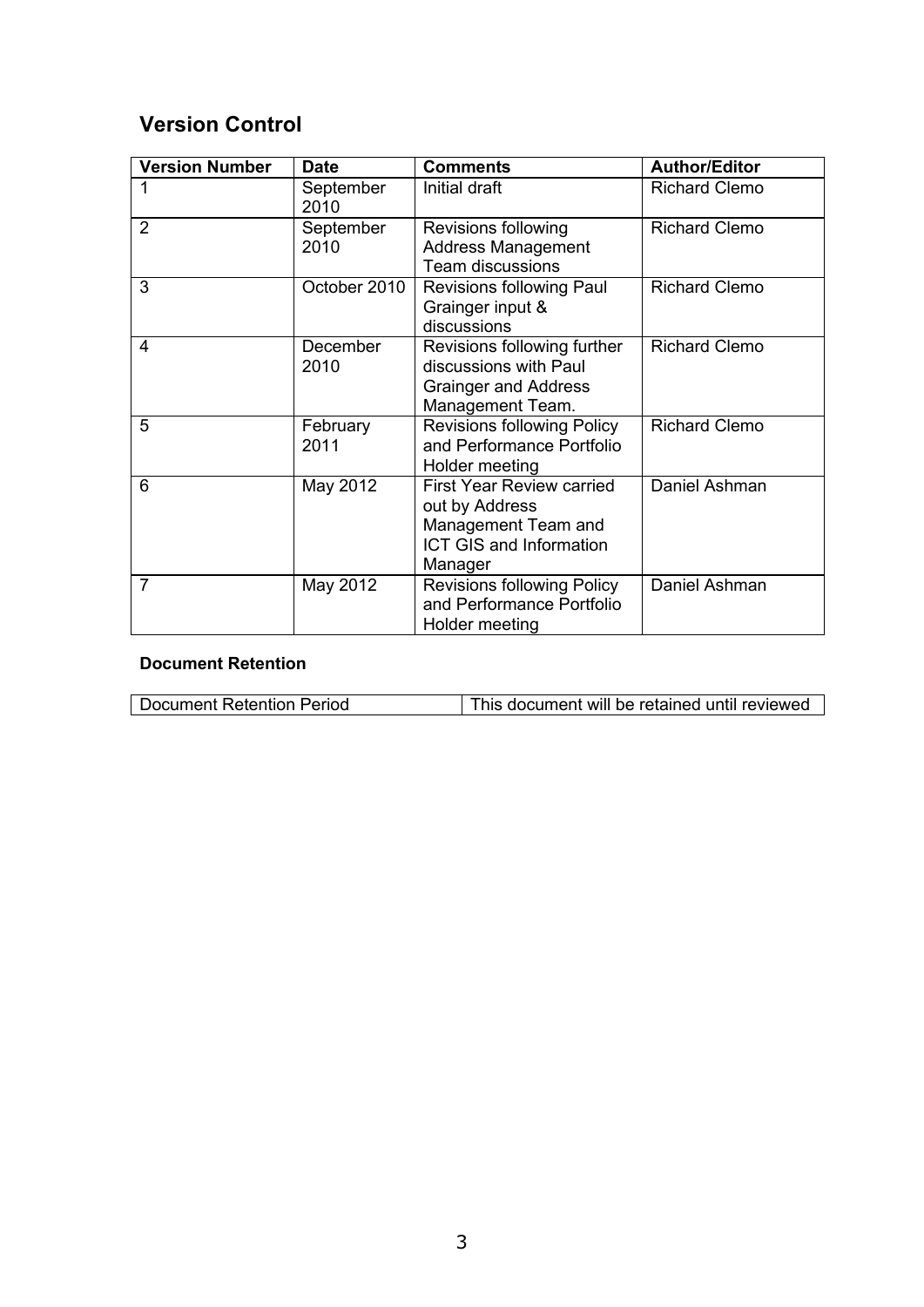# <span id="page-3-0"></span>**1. Introduction**

South Cambridgeshire District Council is the responsible authority for providing street naming and numbering services and for maintaining an accurate and up-to-date address list for the district.

Together, both these responsibilities are undertaken by the Address Management Team. This policy document explains the processes and guidance that the Address Management Team follows in order to fulfil the two distinct but interlinked functions of:

- Street naming and numbering
- Maintenance of the Local Land and Property Gazetteer

The Address Management Team carries out statutory street naming and numbering functions in accordance with legislation outlined in Appendix One. These services affect or apply to::

- **New residential and business property developments**. Please see the New Developments Checklist. For more detailed information see Section 2.1 below.
- **New individual property developments**. Please see the New Individual Properties Checklist. For more detailed information see Section 2.3 below.
- **Naming or re-naming pre-existing properties.** Please see the Naming/Renaming Properties Checklist. For more detailed information, see Section 2.4 below
- **Re-naming streets or naming previously un-named streets** (please see Section 2.5)

All addresses are maintained within a land and property database (the Local Land and Property Gazetteer) which is used by other Services within the Authority such as Electoral Registration and Council Tax as well as external organisations including the emergency services. This then forms the Council's submission to the national address list (National Land and Property Gazetteer) which provides a definitive and high quality source of addresses and accurate geographic location available to all.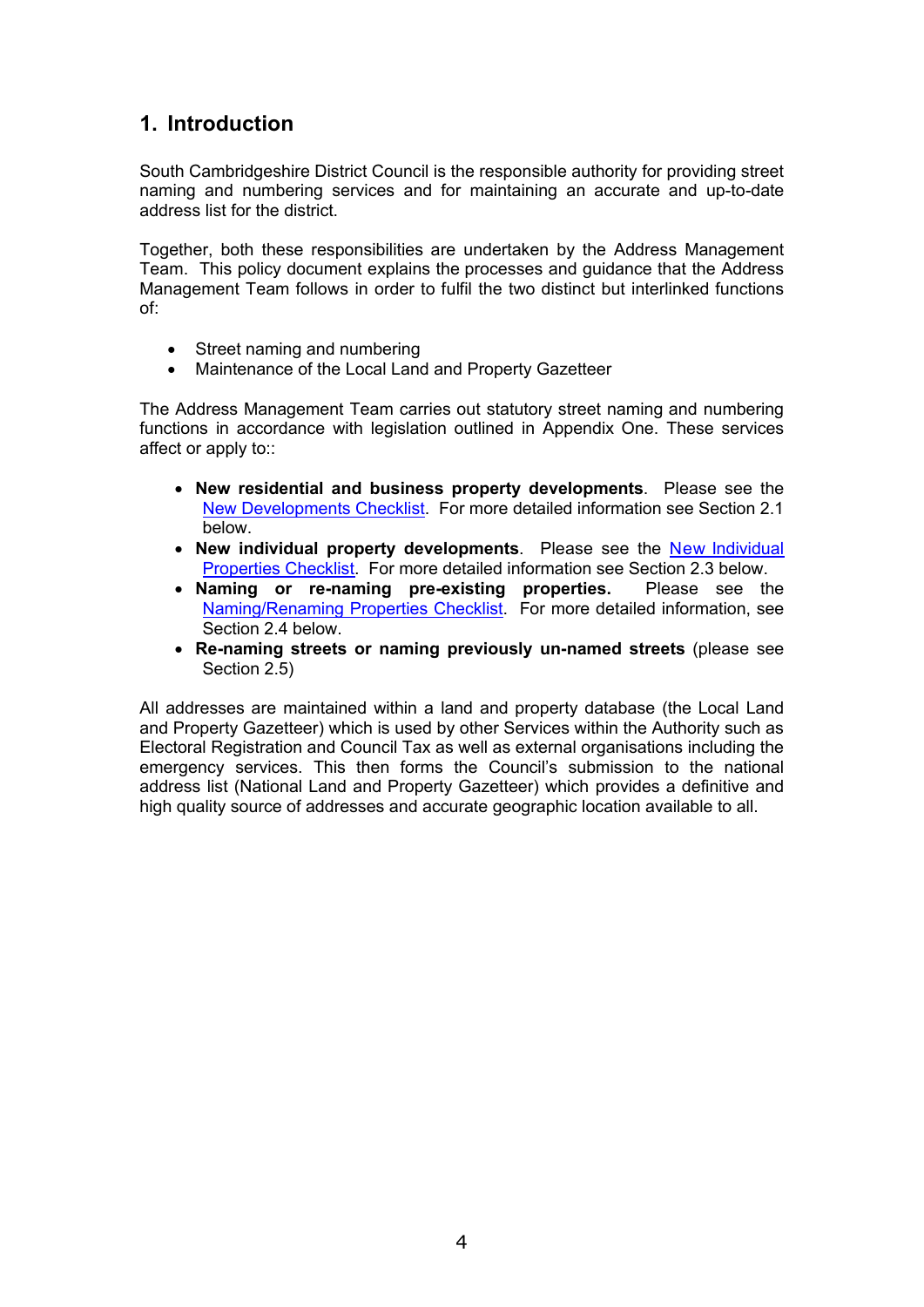### **2. Street naming and numbering services**

This is a statutory service conferring authority to the Council to name streets and name and number properties of streets. It is given under the Sections 17-19 of the Public Health Act 1925 and Section 64 of the Town Improvement Clauses Act 1847. See Appendix One for details on this legislation.

It is important to ensure that all properties are provided with an official address within a logical numbering sequence to ensure:

- Properties can be rapidly located in emergency situations.
- Deliveries and services, as well as visitors, can locate and identify properties efficiently.

Additionally, many legal transactions associated with properties are withheld until they can be identified by street name and numbers. Utility providers will not normally connect their services until a property has been given an official address which includes a postcode (see Section 3 for further details regarding allocation of postcodes which is the responsibility of the Royal Mail).

Anyone wishing to change the name or number of their property or seeking an address for a new property should apply to the Council following the procedures outlined in this document. If you wish to discuss an addressing query at any time please do not hesitate to contact the Address Management Team (see Section 6 for details).

The following sections outline the principal street naming and numbering services provided by the Address Management Team. This is intended to provide guidance for any party wishing to submit an application for a street naming and numbering service.

### **2.1 New developments**

It is advisable that a developer contacts the Address Management Team at the earliest possible stage of a development as the process for naming streets on a new development can take several weeks.

Please note that official naming and numbering, or alterations to current official addresses, will not be issued until such time as the appropriate Planning permission has been obtained, and construction of the building(s) on site has commenced.

### **2.1.1 New street name consultation**

Any person or body has the right to submit a naming suggestion for a new street to the Council. Individuals and developers are encouraged to consult with and seek the agreement of the local Parish or Community Council, and to observe the conventions outlined below for the naming of streets, before putting forward their proposals.

The proposed street name should then be submitted to the Address Management Team. This can be done by completing an application form (please see Appendix Three or www.scambs.gov.uk/snn). In order to comply with existing legislation (Section 17: Public Health Act 1925, see Appendix One) the Address Management Team will then acknowledge receipt and issue a holding objection to the proposed street name within one month.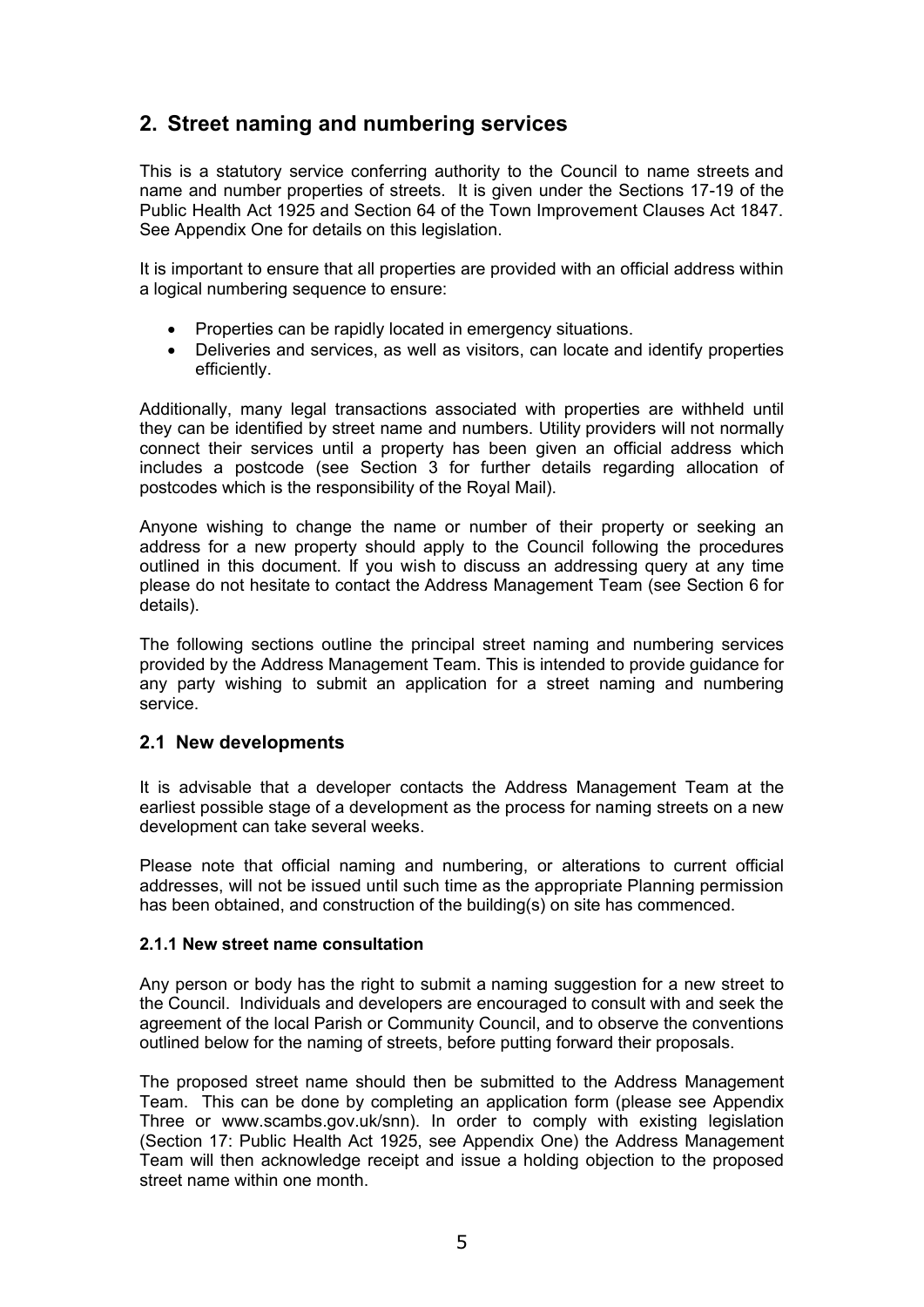This enables the Address Management Team to commence the consultation stage with the following parties:

- Local Parish or Community Council
- District Councillor(s) for the area in which the development is taking place
- Royal Mail
- Cambridgeshire Fire and Rescue Service

The consultation period shall last 14 days. Any comments must be received by the Council within this period. Local Parish or Community Councils are asked to consider any new street naming proposals at their next available meeting.

If no valid objections or replies are received within the consultation period, a notice of adoption of street name will be confirmed to all parties. If objections are received, final determination will be given by the Portfolio Holder.

Please note that if a new street name is not proposed, the Council will allocate a name.

### **2.1.2 Street naming conventions**

When choosing a name for a new street the Council advises the following:

- Preference is given to names which refer to local historical heritage, natural or landscape features of the local area.
- New streets must not duplicate any similar name already in use in the local area such that it might cause confusion to the emergency services and/or service delivery agents.
- Streets may occasionally be named after people. It would be preferable not to do so unless the person whose name has been suggested is in some way related to the particular area or village where the development is taking place. A street should never be named using a person's full name (this may cause confusion to an emergency operator between an individual's name and an address). With the exception of saints or members of a royal family, the surname alone is to be used.
- A variation in the street name suffix will not be accepted if the main part of the street name is duplicated. For example a request for "Church Lane" off an existing "Church Road" will not normally be allowed as this can cause confusion particularly with emergency services.
- Where a new road is an extension of an existing road, it will not be allocated a new street name and the properties will be numbered into the existing road.
- Street names should not include numeric characters.
- Street names should not be difficult to pronounce or spell.
- Any proposed name that the Address Management Team deems to be offensive, inappropriate and/or misleading will not be approved.
- The use of ambiguous or indistinctive names is discouraged.
- Names which may encourage the defacing or theft of nameplates are to be avoided.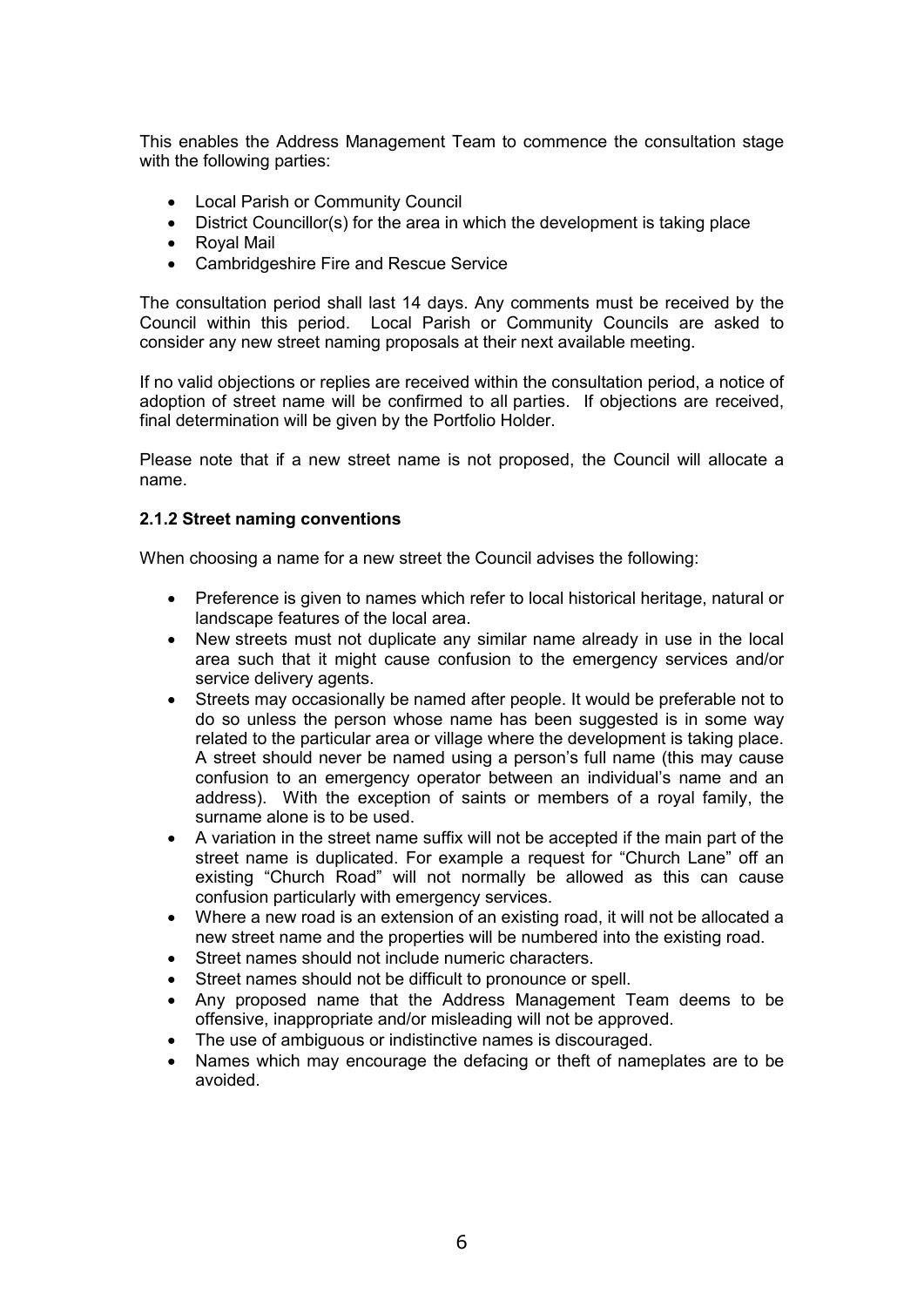### **2.1.3 Numbering a new development**

Section 64 of the Town Improvement Clauses Act 1847 (see Appendix One) gives the Council responsibility for devising an official numbering scheme for new developments.

In addition to proposals for a street name, the developer should submit a site plan from the approved planning application for the development to the Address Management Team. Plans should clearly show the location of all proposed properties within the development and the main access point (fronting onto a highway) to each property. Where necessary, the Council requires building layouts and floor plans are submitted for blocks of flats.

Any new naming and numbering scheme shall be as simple and clear as possible to enable emergency vehicles to rapidly locate any property, and to prevent visitors from becoming disoriented or lost. The Council will seek to do this in the most logical manner and with consideration to potential future development.

### **2.1.4 Numbering conventions**

- No exception to a logical numbering pattern will be allowed, to ensure the maintenance of a proper numbering sequence.
- Street numbering schemes should allow for odd numbers on the left hand side and even numbers on the right hand side. Numbering will generally start from the settlement centre or main road and increase as the development moves away from the centre. Unless otherwise specified, the settlement centre shall be taken to be the parish church.
- In small developments properties can be numbered sequentially (eq:  $1 6$ ). The definition of a small development is at the discretion of the Address Management Team.
- Properties will be allocated numbers followed by an alphabetical suffix where there are no alternative numbers available. This is frequently necessary for infill developments where insufficient numbers are available. Wherever possible, infill properties requiring a suffix will be given the property number before the infill in order to maintain a logical numbering sequence.
- New properties are numbered according to the street in which the main entrance is situated. The manipulation of numbering in order to obtain a preferential address or to avoid an address which is perceived to have undesired associations will not be considered.
- All numbers will be used where they are logically required to maintain a sequential progression of property numbers along a street. No numbers will be excluded from numbering sequences, for example the number 13.
- A new street with a single name shall not require a person walking down its full length to have to make a decision about which part of the street to walk down next (in technical terms, that is to say that a street shall contain no bifurcations.). An exception may be made for a short spur.
- For all new developments requiring street nameplates, it is the responsibility of the developer to cover the costs of supplying and erecting the nameplates. In these circumstances the Address Management Team will supply the specification (also available at Appendix Four) for the nameplates and required location for erecting them.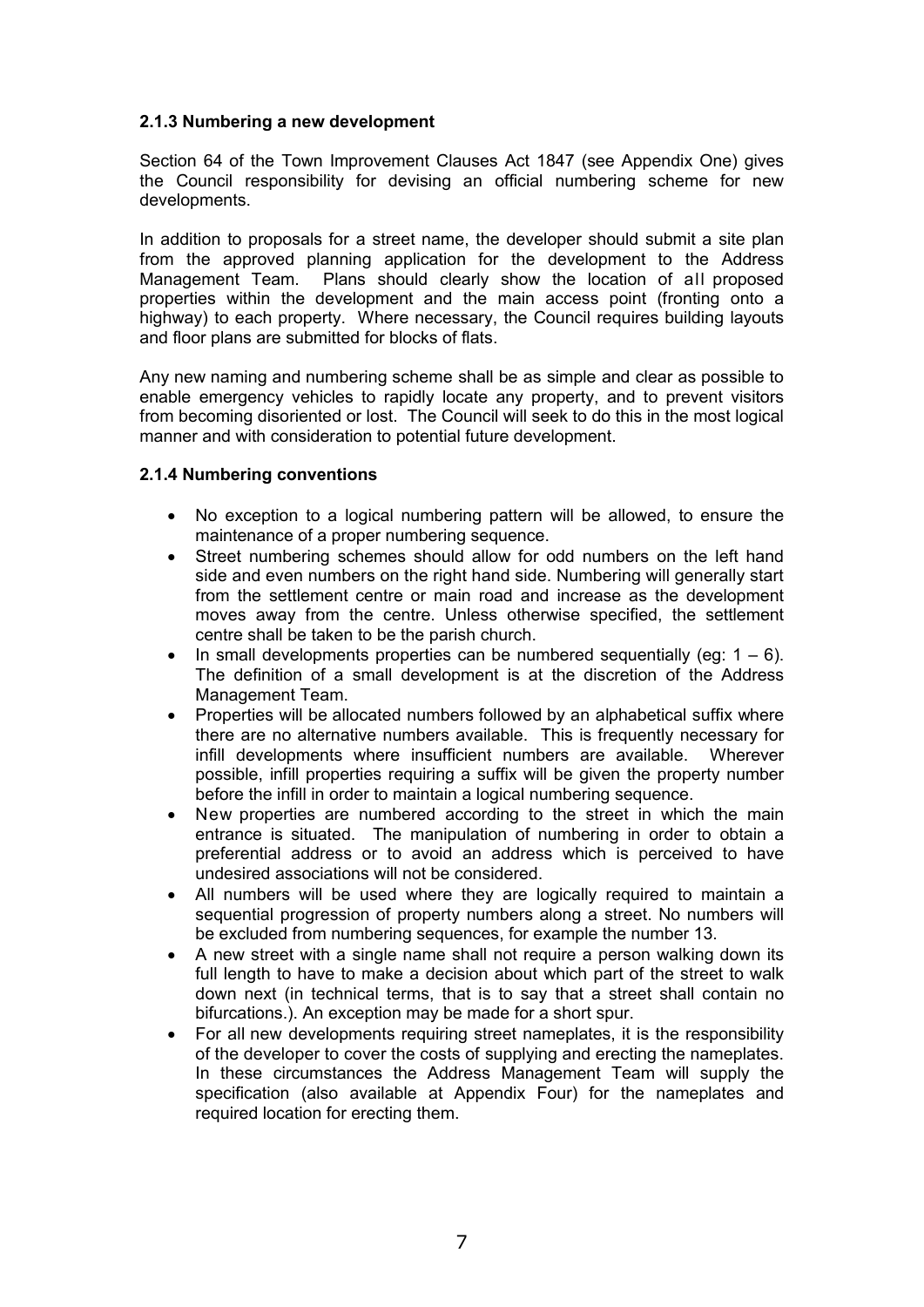### **2.1.5 Numbering flats/offices**

- In blocks of flats each flat should be numbered so that the numbers run logically. The block may also be allocated a name where there are insufficient numbers available within the existing street numbering scheme. The numbers of the flats contained in each block should be clearly displayed at the entrance in a position clearly visible from the roadside. Where possible it is recommended that flats should be numbered directly into the numbering scheme of the road rather than being prefixed 'flat'. For example, it is preferable to number 4 flats as 1 to 4 High Street rather than Flats 1 – 4, 1 High Street.
- For any dwelling accessed internally through a commercial premises, the accommodation will be given a prefix to match the accommodation type. The rest of the address will be the same as the parent property. For example, where a flat exists within a Public House and is only accessed internally, the address will be 'The Flat, Public House Name, Property Number and Street'.

### **2.1.6 Displaying property numbers**

- All houses, offices and other premises should be numbered and their numbers should be displayed so as to be in a clearly visible position facing the road. The Council may enforce the display of numbered properties where numbers are not shown and where this causes serious delivery problems or emergency service response issues (some properties may be named rather than numbered – see Section 2.4).
- It is recommended that numbers displayed on a property should be at least 5cm in height and in easily visible colour combinations.
- Where a block of flats or offices is built, it is the responsibility of the developer to clearly show the property numbers of all the internal flats/units at the communal entrance point to the building.

### **2.1.7 Release of property numbering schemes**

- Please note that the appropriate fee (see Section 4) for the numbering of properties must be received by the Council before any numbering schedules are issued.
- If a development site is to be constructed in separate phases, the naming and numbering schedules will only be issued for the released phases.
- Where a naming and/or numbering schedule is released, the Council will inform those bodies listed in Appendix Two.
- Where changes are made to a development layout **after** the Council has issued numbering details for that site, the developer **must** make the Council aware of these amendments. This includes re-submitting any amended site plans and/or floor layouts. This is in order that the Address Management Team can provide a revised numbering schedule and re-notify all parties listed in Appendix Two of the new layout.

### **2.1.8 Numbering new industrial estates/business parks**

Historically industrial estates and business parks within South Cambridgeshire have not been given official numbers. Individual addresses have generally adopted the unit number assigned by a developer/estate manager or have been recognised by the individual business names.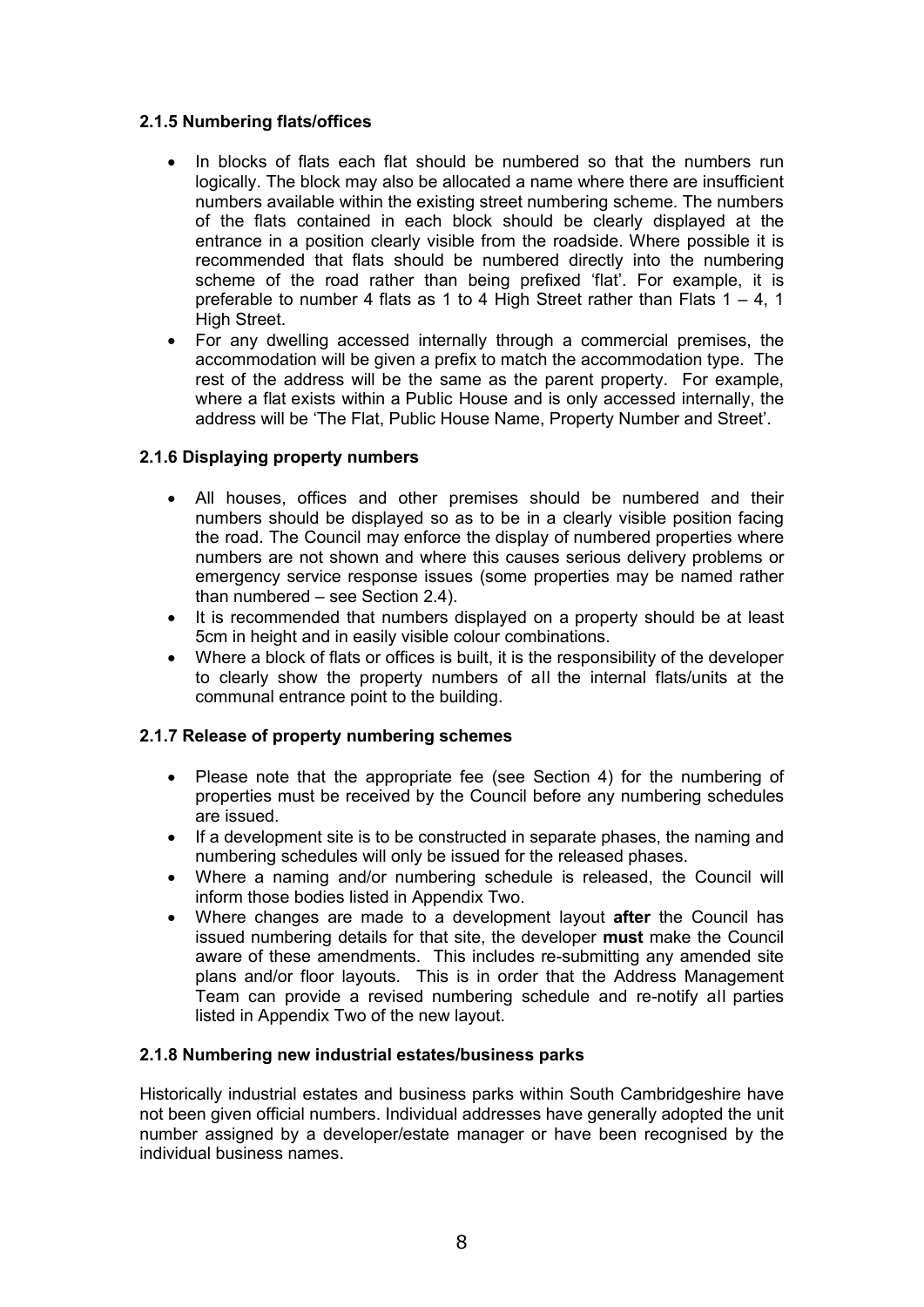All new developments will be issued official numbers in accordance with the provisions set out above. In addition there are a number of benefits from ensuring all properties are officially numbered and the Address Management Team would welcome the opportunity to discuss introducing an official numbering scheme for existing industrial estates and business parks. Please contact the Address Management Team (see Section 6) to discuss further.

### **2.2 Cross boundary development sites – joint arrangements with neighbouring Authorities**

In circumstances where development sites have been identified on the boundary between South Cambridgeshire and another Council it may be necessary to work with the neighbouring Local Authority in order to achieve logical street naming and numbering schemes.

The following paragraphs set out the joint working arrangements agreed between South Cambridgeshire District Council and Cambridge City Council for those development sites which lie on the boundary between the two Council areas.

- A list of proposed street names for each single development site will be agreed in advance by the relevant Parish Council in South Cambridgeshire and the recognised Resident's Association within Cambridge City Council area (where one exists)
- In the event that a proposed street name chosen from the agreed list is unacceptable to one or more of the stakeholders consulted, the final decision will rest with the Cambridge City Fringes Joint Committee
- South Cambridgeshire District Council will continue to be responsible for carrying out all the tasks in relation to street naming and numbering within the District boundary. However, it will be necessary to liaise with the relevant department at Cambridge City Council to ensure a street numbering scheme continues in a logical order across the boundary
- A separate scale of street naming and numbering charges will be agreed for each joint development site

The Council will seek to adopt the guidance set out above when working on crossboundary sites with other neighbouring authorities.

### **2.3 New individual properties**

Single new properties will generally adopt the street name on which they are built and will either inherit the building number of a demolished building or be numbered into an existing numbering system as appropriate. For example a new dwelling built between 9 and 11 High Street could logically expect to be numbered 9A.

Notwithstanding the guidance set out above, all developers of individual properties or small developments (generally less than 4 buildings) should still submit an application to the Address Management Team to obtain an official address and to ensure all relevant parties are informed of the new address(es). P[le](http://www.scambs.gov.uk/snn)ase see Appendix Three or www.scambs.gov.uk/snn for an application form.

Individual property developers should submit a site plan from the approved planning application for the property to the Address Management Team. Plans should clearly display the location of the property in relation to pre-existing properties on the street, and should indicate the main access point.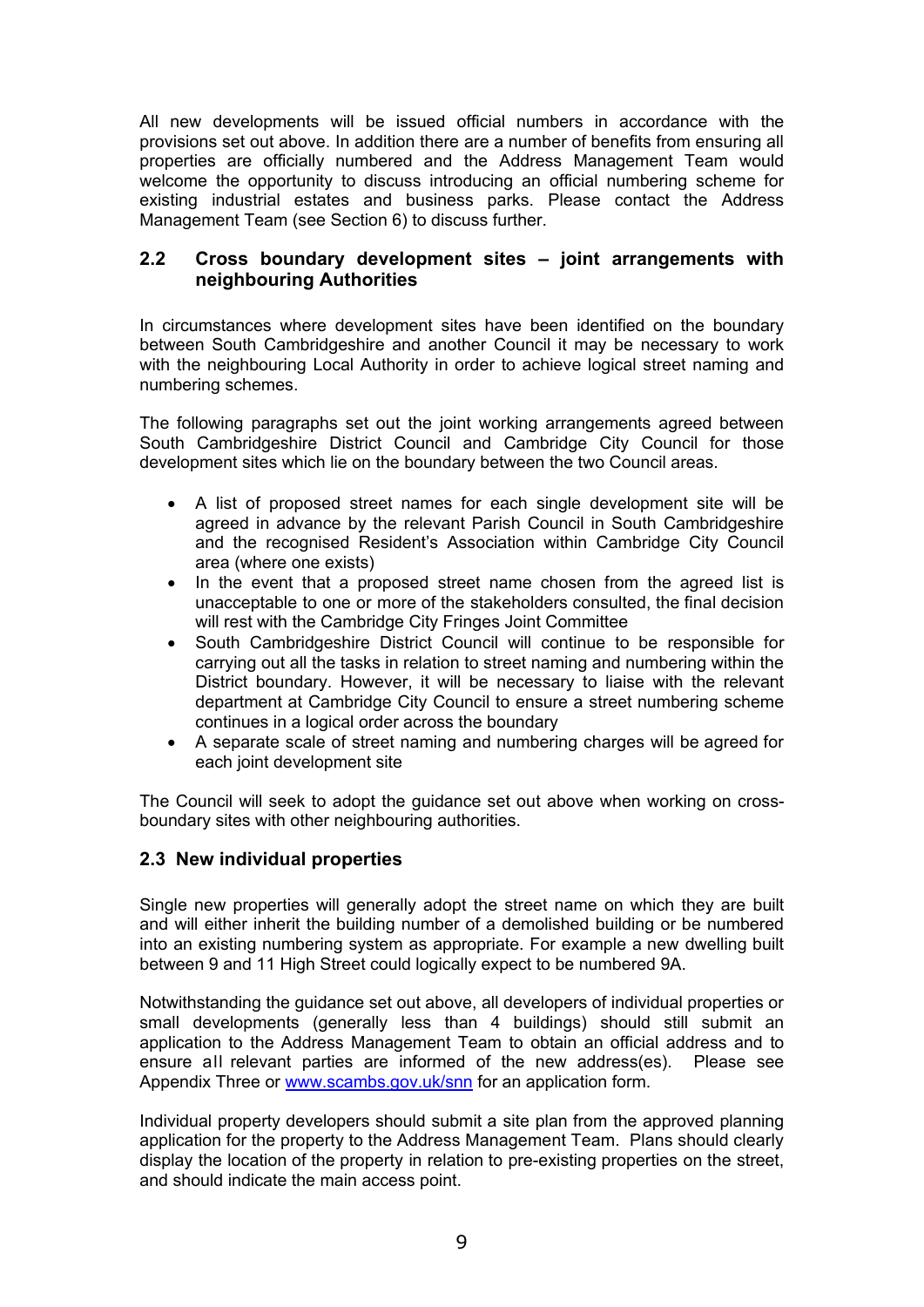Please note that official naming and numbering, or alterations to current official addresses, will not be issued until such time as the appropriate Planning permission has been obtained, and construction of the building(s) on site has commenced.

Annexes attached to a main residential dwelling will not normally be given a house number where the planning permission or Section 106 agreement stipulates that the annex is only to be used as ancillary accommodation to the main residence. For example if there is an annexe at 10 High Street the address will generally be 'annexe at 10 High Street' rather than '10A High Street'. However, this must be confirmed with the Address Management Team.

### **2.4 Naming or renaming a property**

New properties will be allocated a number in all circumstances except a very small number of areas where there is no existing numbering scheme in place (ie where the property name is the primary method of identifying the individual property). In these exceptional circumstances a property name will be allowed to form part of the official address.

The allocation of a property name is also permitted where a numbering scheme is in place. However, this is under the condition that the name would be in addition to the property number and not a replacement.

**Where assigned, the property number should always be quoted as part of the official address in all correspondence and must always be displayed on the property so that it is visible from the highway and used to summon emergency services.**

An application to name or rename a property – whether it forms part of the official address or is in addition to the house number – must be submitted to the Address Management Team along with the appropriate fee. Please use the application form at Appendix Three, or see www.scambs.gov.uk/snn.

Please note that the Council cannot formally add, amend or remove a property name where the property is in the process of being purchased, that is, until the exchange of contracts. Only guidance of the acceptability of a name may be given.

When choosing a name for a property the Council advises the following:

- Avoid duplication of house names. A check will be made with Royal Mail to ensure that the name is acceptable and that there is no other property in the locality with the registered or similar registered name. Under no circumstance will a replicated name in the locality be allowed.
- Property names should not duplicate or part duplicate the name of the road
- Any name that the Address Management Team deems to be offensive, inappropriate and or misleading will not be approved.
- Property names should not include punctuation or numeric characters.
- The use of ambiguous or indistinctive names is discouraged such as 'The Bungalow', 'The Cottage' and 'New Barn'.
- Property names should not be difficult to pronounce or spell.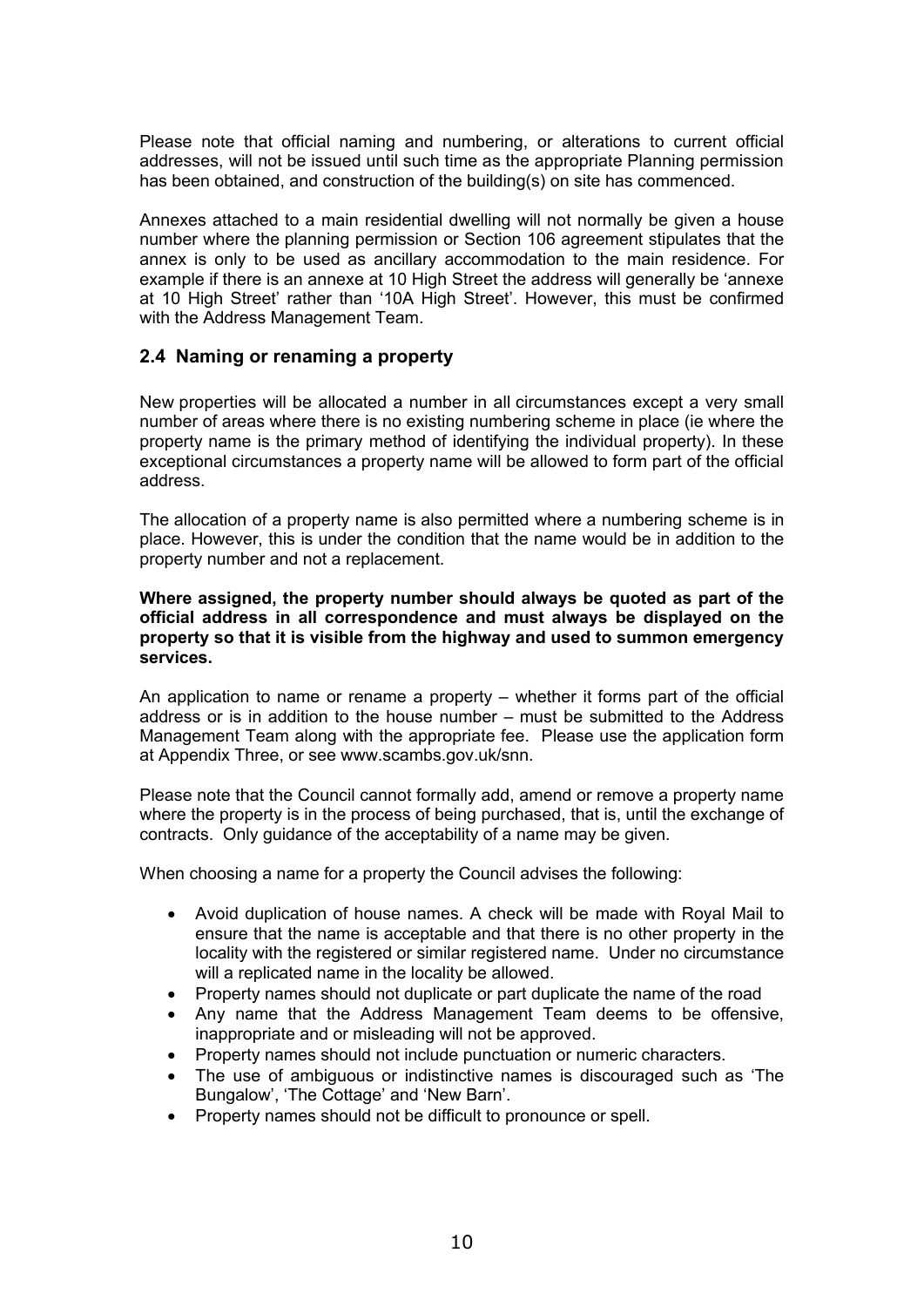### **2.5 Renaming streets**

The renaming of a street is a very time-consuming process and may cause costs or disruption to individual occupiers or owners, and wherever possible will be avoided. This is usually only done as a last resort, and will typically only be considered if consistent problems occur for the emergency services.

It is possible to request the renaming of an existing street. Such proposals are usually made with the support of the local Parish or Community Council.

The Address Management Team will consult all residents impacted by a potential change of street name, and all comments received will be considered.

Further consultation to confirm/reject a change of street name will follow the process set out in Section 2.1.1 for the consultation of Parish Councils, etc. Any change of street name is also subject to the approval of the Council Portfolio Holder responsible for the Address Management Team.

This process is governed by Section 18: Public Health Act 1925 (see Appendix One).

All costs associated with providing and erecting new street nameplates will have to be met by the Parish Council, Community Council or local street group. Once sited, the Council will maintain all nameplates.

### **2.6 Address changes made by the Council**

There may be exceptional circumstances where the Council may have to rename a street or renumber a property into a different street. In these cases where the Council is the originator of a proposed change there will be no charge levied for making the change. However, the Council will not be responsible for any ancillary costs incurred by individuals as a result of the change (eg: new stationery). In all cases the Council will only make such changes where it is believed there is a need and where consultation has taken place. Such circumstances may include:

- Where a new development takes place some properties may find that their primary access has changed onto a new street.
- Royal Mail may approach the Council where they believe there is an operational necessity to make changes to improve the delivery of mail.
- The Council may decide that in order to improve the routing of emergency vehicles it would be beneficial to rename a street or renumber properties on a street.

### **2.7 Street nameplates**

The Council is responsible for the replacement, erection and repair of street nameplates. Nameplates will be erected and replaced whenever required, taking into account both the financial restraints and requirement.

The Council has a duty to ensure that street names for all officially named streets are displayed prominently at the start and/or end of street or at any point of access to that street.

In the case of a new development the Council requires the developer to provide the initial nameplates. The Address Management Team will provide details of the street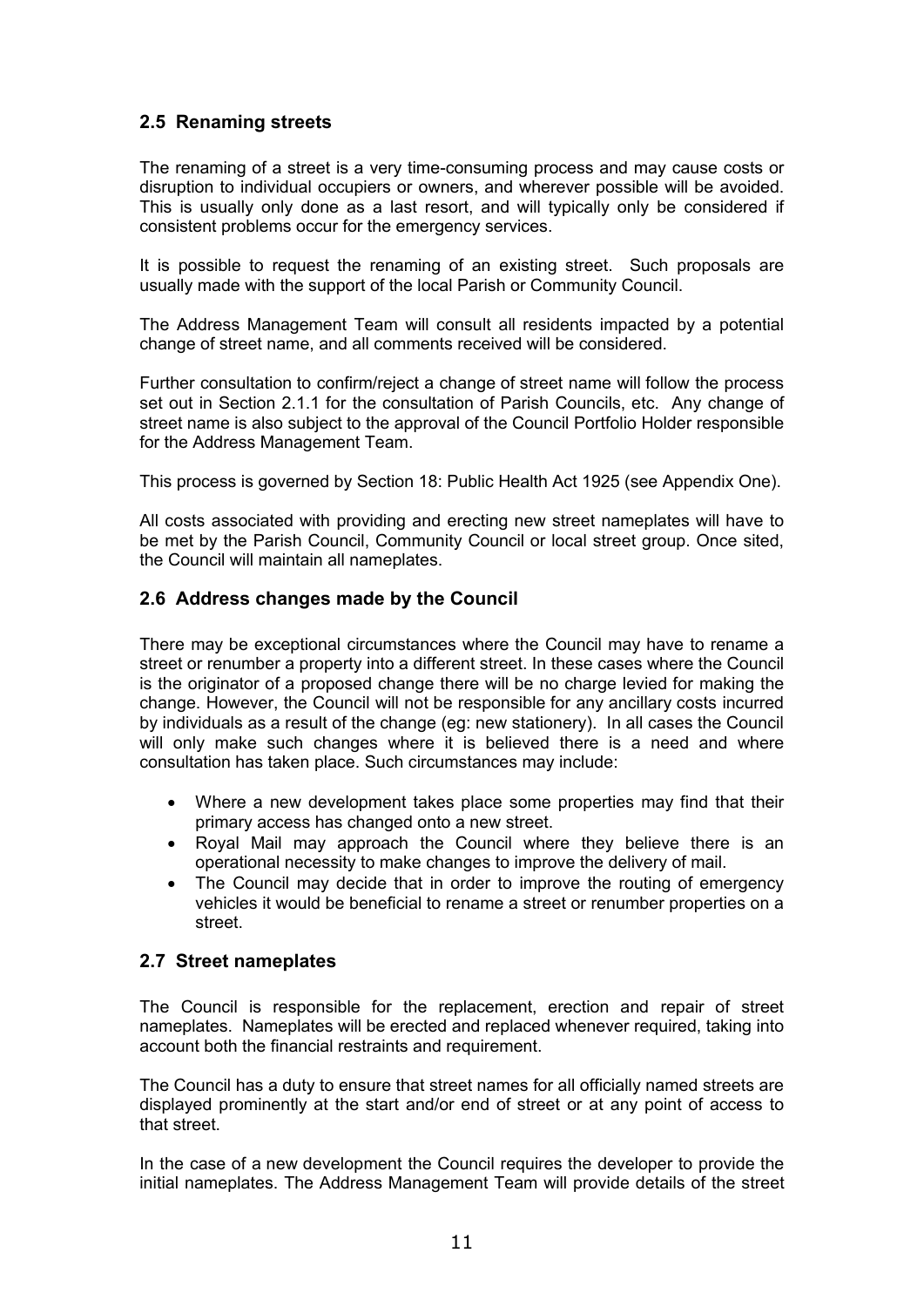nameplate specification where nameplates are required as part of a new development. These specifications can also be seen at Appendix Four.

If a nameplate on a public highway or private road is removed, broken or becomes illegible, the Council is responsible for its maintenance or replacement. Removed, broken or illegible street nameplates should be reported to the Address Management Team. In the case of private roads the Council is only responsible for official street nameplates and not any additional signage such as 'private road'.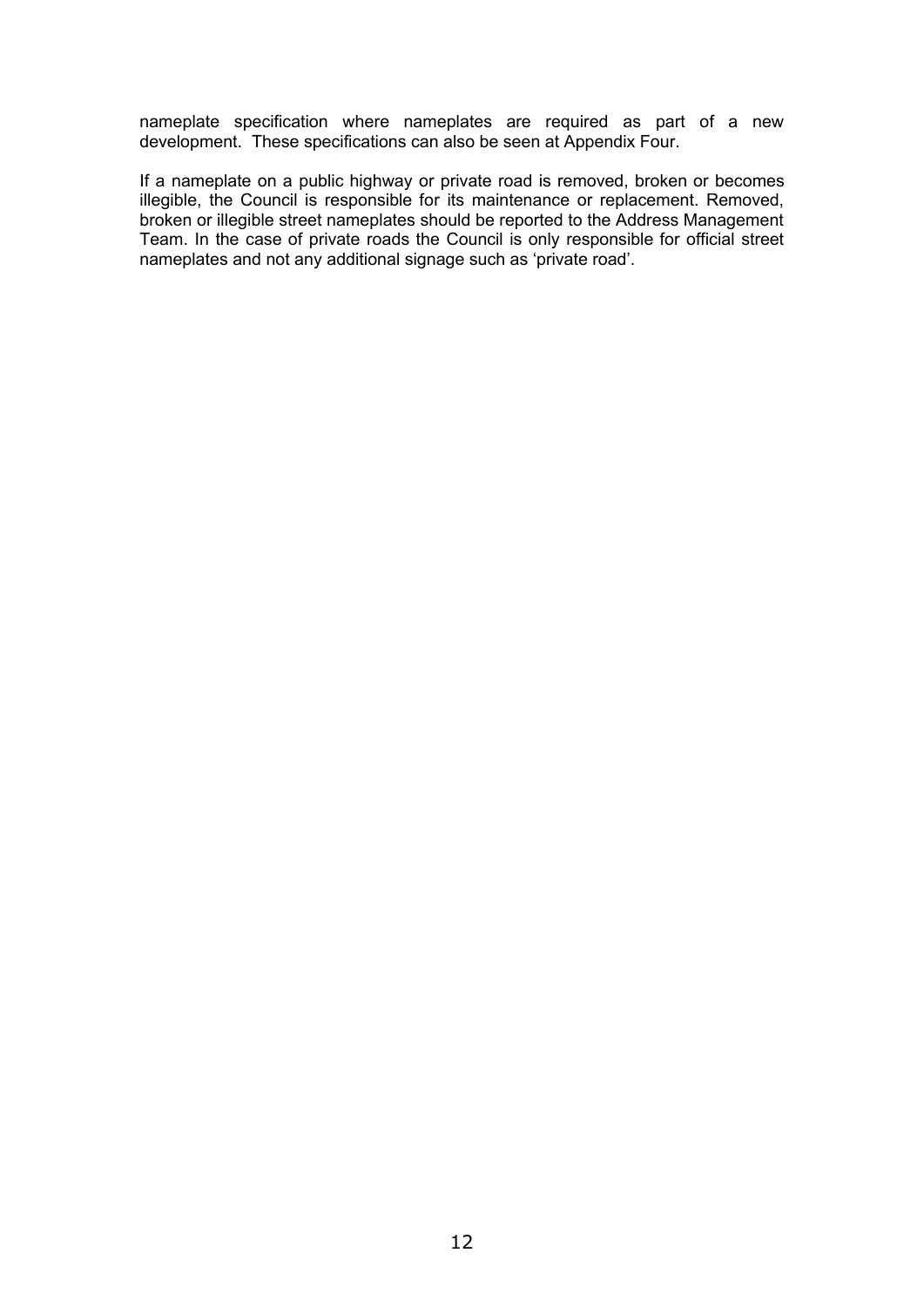# **3. Allocation of Postcodes**

The Postcode is an important element of addressing and is used to identify a number of postal delivery points and a postal town as defined by Royal Mail. Postcodes are not the responsibility of the Council; rather, they are a Royal Mail product.

Royal Mail will allocate a postcode on the receipt of official naming and numbering schedules from the Council. However, the postcode will be held in 'reserve' (on the 'Not Yet Built' file) until Royal Mail is notified by either developer or owner that the property is completed and/or occupied.

This means that in certain cases addresses that have been officially allocated and issued by the Council may not immediately be visible to anyone using the Royal Mail website to validate an address. This may also mean that other organisations using the Royal Mail address database (Postcode Address File – PAF) will also be unable to validate addresses.

Therefore, if a property is completed or occupied, the developer or owner should contact Royal Mail to activate the postcode for the address issued by the Council.

Developers, owners or tenants should be aware that their property/ies may not be allocated the same postcode as surrounding or pre-existing properties.

To confirm a postcode or to register a property as being in use, contact Royal Mail at:

Royal Mail Address Management Team Admiral House 2 Admiral Way Doxford International Business Park **Sunderland** SR3 3XW

Telephone: 08456 011110

The maintenance and any future changes to a postcode are the responsibility of Royal Mail.

It should be noted that postal addresses as used by Royal Mail are not necessarily geographically accurate descriptions but routing instructions for Royal Mail staff and they can and do contain names for villages, towns and cities that are several miles away.

Please note that non-delivery and mis-delivery of mail and correspondence is not the responsibility of the Council, and that comments regarding this should be directed to the relevant postal carrier's customer services department.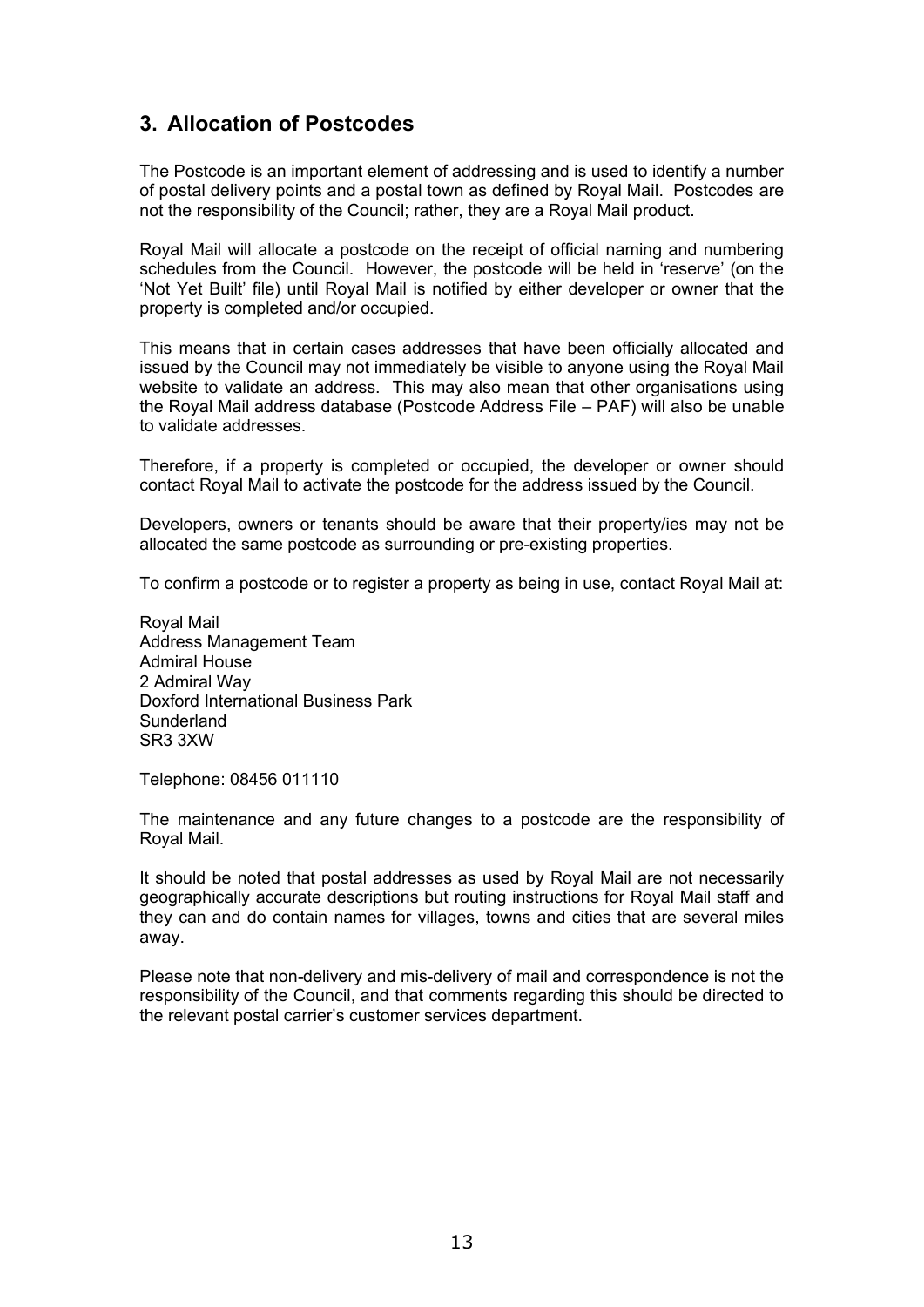# **4. Charges**

The power to charge falls under Section 93 of the Local Government Act 2003. This sets out that a Local Authority may charge for discretionary services (services that an authority has the power but not a duty to provide). An authority may charge where the person who receives the service has agreed to its provision and the charge must not exceed the cost of providing the service.

Therefore the Council cannot charge for street naming services (as the duty to provide this service is not discretionary), but it can charge for elements of the naming and numbering function (which is a discretionary service) by virtue of Section 64 and 65 of the Town Improvement Clauses Act 1847 coupled with Section 93 of the Local Government Act 2003.

The full payment of charges is to be completed prior to any address changes or additions being made. Address changes made without contacting the Council will not be officially recognised and will not be registered with the services and organisations listed in Appendix Two.

### **What does the Council charge for?**

Naming or renaming an existing property Addressing of a new development Renaming a street Confirmation of address details

In exceptional circumstances where the Council is the originator of a proposed change to an address (see Section 2.6) there will be no charge for carrying out the tasks associated with this change.

### **How much does the Council charge?**

| <b>Activity</b>                         | Fee                                          |                           |  |  |  |
|-----------------------------------------|----------------------------------------------|---------------------------|--|--|--|
| Addition, Amendment or Removal of a     |                                              | £30 per property          |  |  |  |
| <b>Property Name</b>                    |                                              |                           |  |  |  |
| Addressing a new                        | 1 plot                                       | £50                       |  |  |  |
| commercial or                           | $2 - 5$ plots                                | £75                       |  |  |  |
| residential                             | $6 - 10$ plots                               | £100                      |  |  |  |
| development                             | $11 - 25$ plots                              | £175                      |  |  |  |
|                                         | $26 - 50$ plots                              | £250                      |  |  |  |
|                                         | $51 - 100$ plots                             | £400                      |  |  |  |
|                                         | $101 +$ plots                                | £500 + £10 per additional |  |  |  |
|                                         |                                              | plot over 101             |  |  |  |
| Changes to originally issued numbering  |                                              | £100 + £10 per plot       |  |  |  |
| schemes following amendments to         | affected                                     |                           |  |  |  |
| development layout                      |                                              |                           |  |  |  |
| Street renaming following local request |                                              | £250 + £5 per property    |  |  |  |
|                                         | affected                                     |                           |  |  |  |
|                                         | Confirmation of address details to utilities | £25 per property          |  |  |  |
| companies, solicitors, etc.             |                                              |                           |  |  |  |

Please note that these charges are not subject to VAT.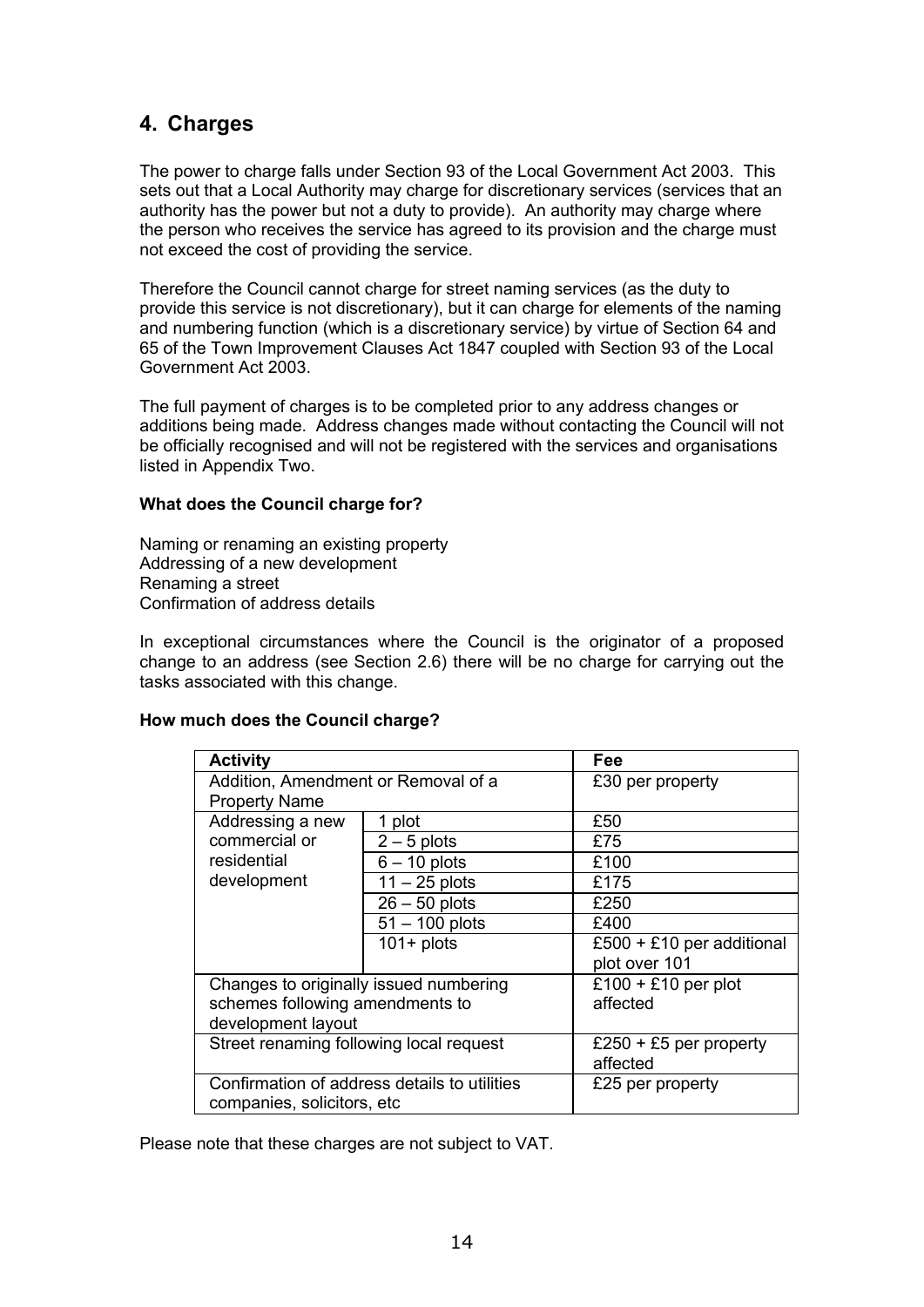The charge for street renaming may be waived at the discretion of the Council if the request is made or endorsed by the emergency services, or if the existing naming or numbering scheme is considered to be confusing or illogical.

### **What tasks do the Address Management Team perform for this?**

- Enter application details onto Street Naming and Numbering System
- Validate application
- Process Payment
- Consultation and liaison with various external organisations (which may include: applicant, Royal Mail, Local District Councillor(s), Parish or Community Council, Emergency Services) as a non-statutory element of naming streets
- Carry out site visits where necessary
- Produce numbering schedules and numbering certificates where required
- Provide street signage specification where required
- Confirm official address to organisations listed in Appendix Two
- Notify applicant and provide written confirmation of official address.

### **How can applicants pay for street naming and numbering?**

After an application has been submitted and validated, payment can be processed by the Address Management Team. Please see Appendix Three or www.scambs.gov.uk/snn for an [ap](http://www.scambs.gov.uk/snn)plication form.

Using contact details provided on the form, a member of the team will contact applicants to arrange payment of the appropriate fee in one of three ways:

- Telephone payment. Payment can be made using debit or credit card. A 2.5% surcharge applies to any credit card transactions.
- Cheque. Payment should be sent to the address in Section 6. Cheques should be made payable to 'South Cambridgeshire District Council'. Applicants submitting their street naming and numbering requests via post may wish to send a cheque with the initial application. This enables the Address Management Team to process the request more efficiently.
- BACS Transfer. Where necessary, the Council can arrange for an invoice to be sent to applicants.

All payees will be sent a receipt as evidence of the transaction.

### **Street naming and numbering in the absence of payment of fees**

If payment of fees is not received the Council may allocate official addresses for emergency services purposes with no further consultation. If the developer or owner requests amendment to the allocated naming or numbering at a later date, the standard street naming and numbering processes and the current fees and charges will apply.

In this case internal notifications will be made for Council business purposes only but no external notifications will be made or postcodes allocated to the properties.

If payment of fees is not received in relation to adding, amending or removing an existing property, the address will remain unchanged and no internal or external notifications made.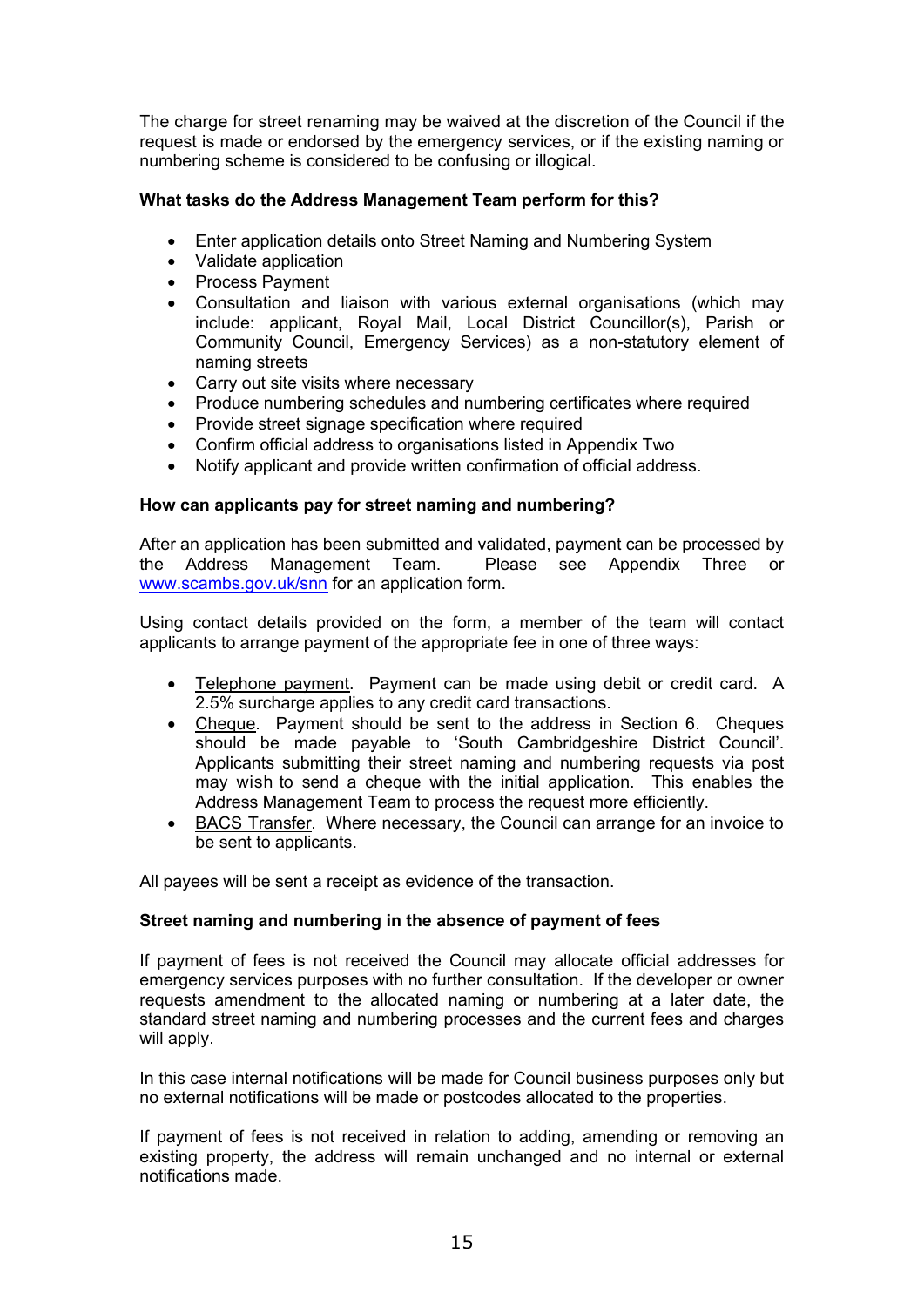# **5. Applying for a street naming and numbering service**

Please use the application form in Appendix Three to apply for one of the following services.

- New development
- New individual property
- New property name or name change

Also available online at:

www.scambs.gov.uk/snn

In all other instances (eg: to discuss renaming a street or to request an address confirmation) please contact the Address Management Team direct.

### **6. Contact the Address Management Team**

Address Management Team South Cambridgeshire District Council South Cambridgeshire Hall Cambourne Business Park **Cambourne Cambridge** CB23 6EA

address.management@scambs.gov.uk

03450 450 500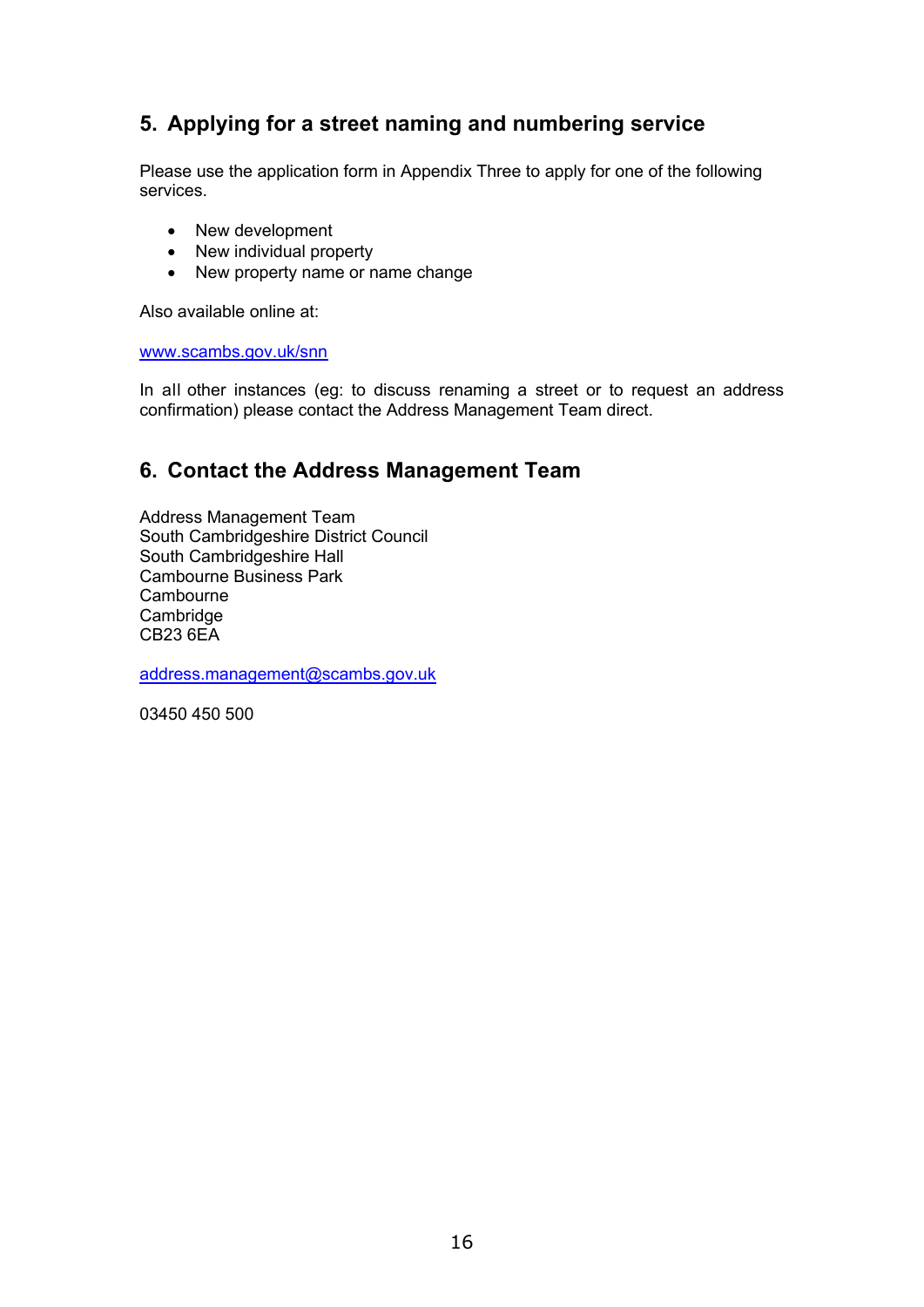# **7. Maintenance of Local Land and Property Gazetteer**

The address data generated by the street naming and numbering (SNN) process is held in the Council's Local Land and Property Gazetteer (LLPG) which forms part of the National Land and Property Gazetteer (NLPG), both of which are continuously maintained and updated in accordance with the requirements of British Standard 7666.

The NLPG is used by other Council Services such as Council Tax and Electoral Services and by external organisations including the Fire and Rescue Service as the principal address database for their business.

The following sections briefly outline the structure of the LLPG, the principle tasks involved in its maintenance and the links to other Council services which use data from the LLPG. There is a separate more comprehensive maintenance strategy in use for day to day management of the LLPG.

### **8. Background to the LLPG**

The Mapping Service Agreement dated July 2005 required all Local Authorities to develop a LLPG which should be the definitive master list of all land and property addresses within the Authority.

Integrating the LLPG master address database with other internal systems avoids duplication of data and associated maintenance. Establishing a single Council LLPG reduces the 'cost of ownership' of multiple gazetteers, while merging gazetteers can bring financial and other benefits by discovering properties known by one department but unknown to another.

All address changes are required to be sent to the NLPG Hub on a daily basis from 1 January 2008 to be incorporated within the NLPG for onward use by adjoining and partner participating Authorities.

# **9. Structure of LLPG**

The LLPG is maintained according to BS7666 which ensures all data input nationally is standardised. The LLPG captures basic land and property units (BLPUs) for each building within the District and for a number of land parcels where requested.

For each address a unique property reference number is assigned (UPRN) and addressing information is added (LPI). All or part of the information captured about each BLPU is then available for users of the LLPG as required.

Please note that BS7666 stipulates that punctuation characters shall not be used within the address details entered into the LLPG. Although this means that characters such as apostrophes cannot be used within the LLPG, this does not prevent them from being entered into other databases such as the Royal Mail. A valid postal address, therefore, can still include punctuation marks.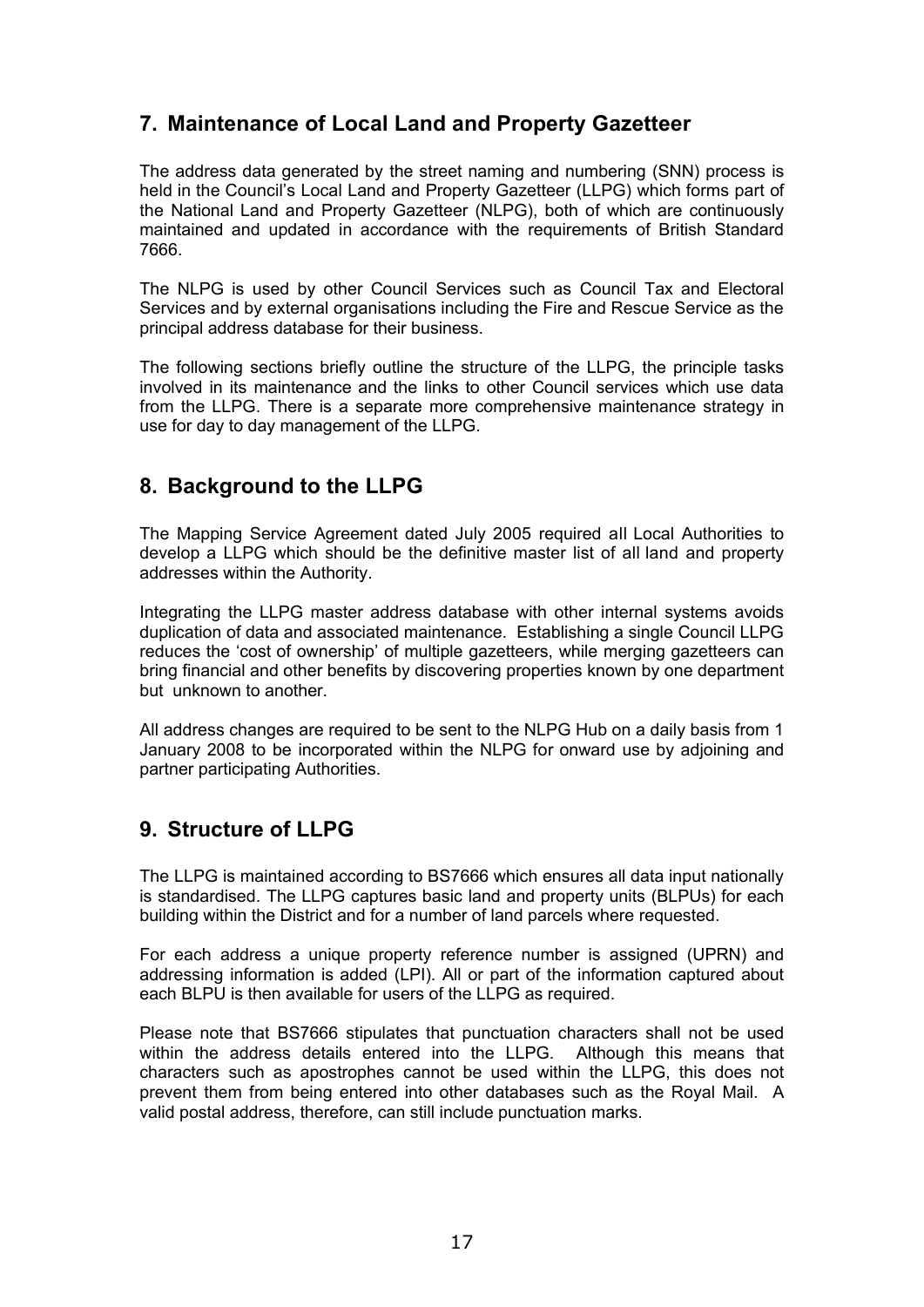### **10. Maintenance tasks**

- Receipt of new or amended addresses for SNN process
- Monitor other 'generators' of new addresses/new address queries (ie electoral services, revenues, valuation office)
- **Input new addresses or make address changes in LLPG**
- Add BLPU attributes (state, classification, status)
- Add LPI attributes (state, official, postal)
- Add polygon
- Add cross references to link to other databases
- Receive monthly NLPG health checks and VO matching reports. Make changes, provide comments as appropriate
- Receive candidates, queries, suggested amendments from receiving authorities (ie County Council and Fire and Rescue Service)
- Monitor positional accuracy when OS map updates received

### **11. Linkages with Council Services**

Currently the LLPG provides addressing data for each of the following services within the Council:

Electoral Registration Environmental Health Planning (Development Control and Building Control) Waste Management (Refuse and Recycling Collection)Local Land Charges Revenues (Council Tax and Non-Domestic Rates) Contact Centre **Housing** 

### **12. Exporting LLPG data to the national hub**

Daily changes to LLPG are exported to the National Hub by means of a specially formatted upload file (DTF 7.3.3.1 format).

The Hub automatically loads the file into the NLPG if there are no errors in the file. Otherwise a file will be reviewed and any corrections which can be made by the Hub will be done so, or the erroneous records will be excluded and the local custodian will be notified.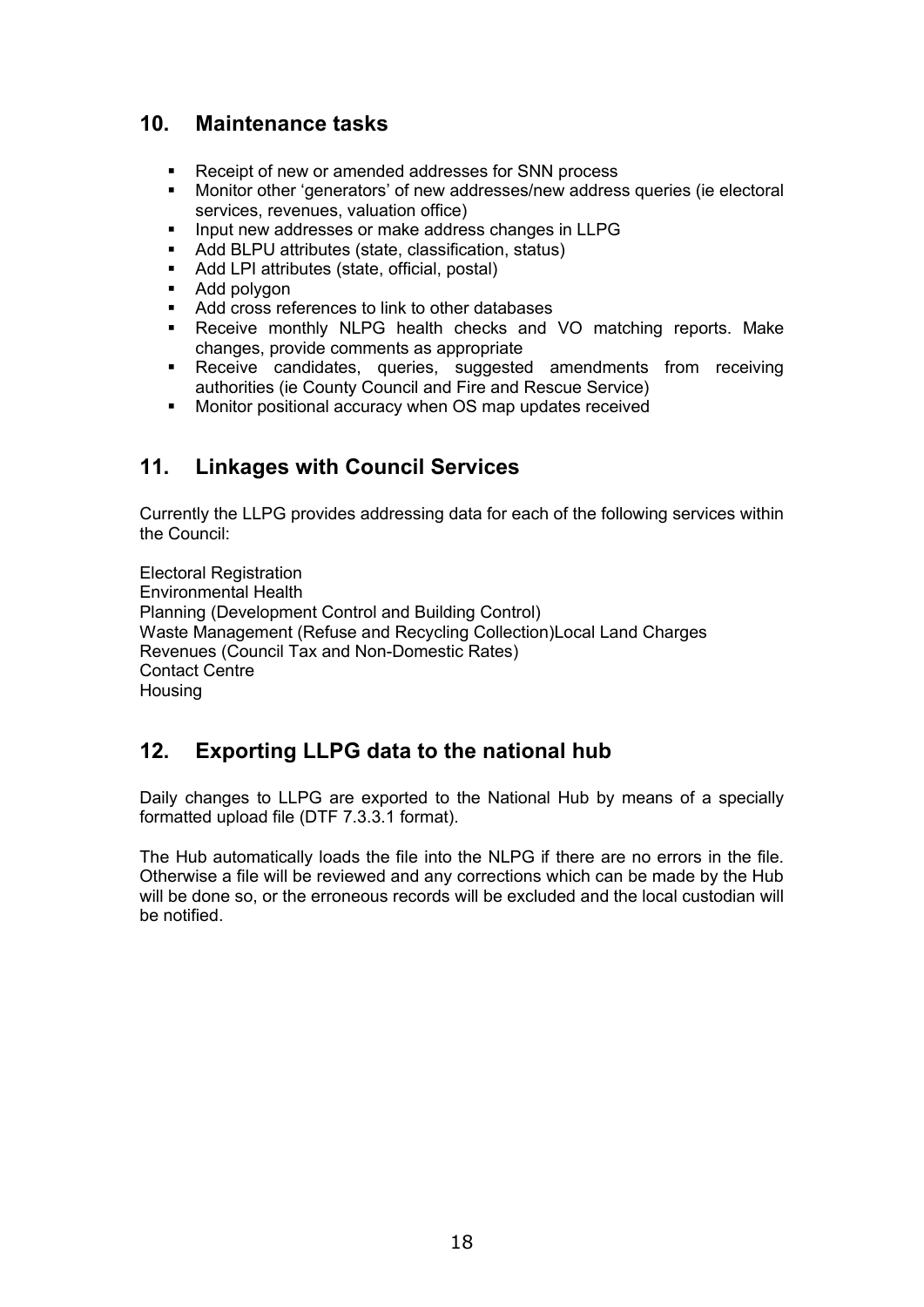# **Appendix One - Legislation**

### **Section 64: Town Improvement Clauses Act 1847 Houses to be numbered and streets named**

"The commissioners shall from time to time cause the houses and buildings in all or any of the streets to be marked with numbers as they think fit, and, shall cause to be put up or painted on a conspicuous part of some house, building, or place, at or near each end, corner, or entrance of every such street, the name by which such street is to be known; and every persons who destroys, pulls down, or defaces any such number or name, or puts up any number or name different from the number or name put up by the commissioners, shall be liable to a penalty not exceeding [level 1 on the standard scale] for every such offence".

#### **Section 17: Public Health Act 1925 Notice to urban Local Authority before a street is named**

"1) Before any street is given a name, notice of the proposed name shall be sent to the urban authority by the person proposing to name the street.

2) The urban authority, within one month after receipt of such notice, may, by notice in writing served on the person by whom notice of the proposed name of the street was sent, object to the proposed name.

3) It shall not be lawful to be set up in any street an inscription of the name thereof – a) until the expiration of one month after notice of the proposed name has been sent to the urban authority under this section; and b) where the urban authority have objected to the proposed name, unless and until such objection has been withdrawn by the urban authority or overruled on appeal; and any person acting in contravention of this provision shall be liable to a penalty not exceeding [level 1 on the standard scale] and to a daily penalty not exceeding [£1].

4) Where the urban authority serve a notice of objection under this section, the person proposing to name the street may, within twenty-one days after the service of the notice, appeal against the objection to a Magistrates court".

### **Section 18: Public Health Act 1925 Alteration of name of a street**

"1) The urban authority by order may alter the name of any street, or part of a street, or may assign a name to any street, or part of a street, to which a name has not been given.

2) Not less than one month before making an order under this section, the urban authority shall cause notice of the intended order to be posted at each end of the street, or part of the street, or in some conspicuous position in the street or part affected.

3) Every such notice shall contain a statement that the intended order may be made by the urban authority on or at any time after the day named in the notice, and that an appeal will lie under this Act to a petty Magistrates Court against the intended order at the instance of any person aggrieved.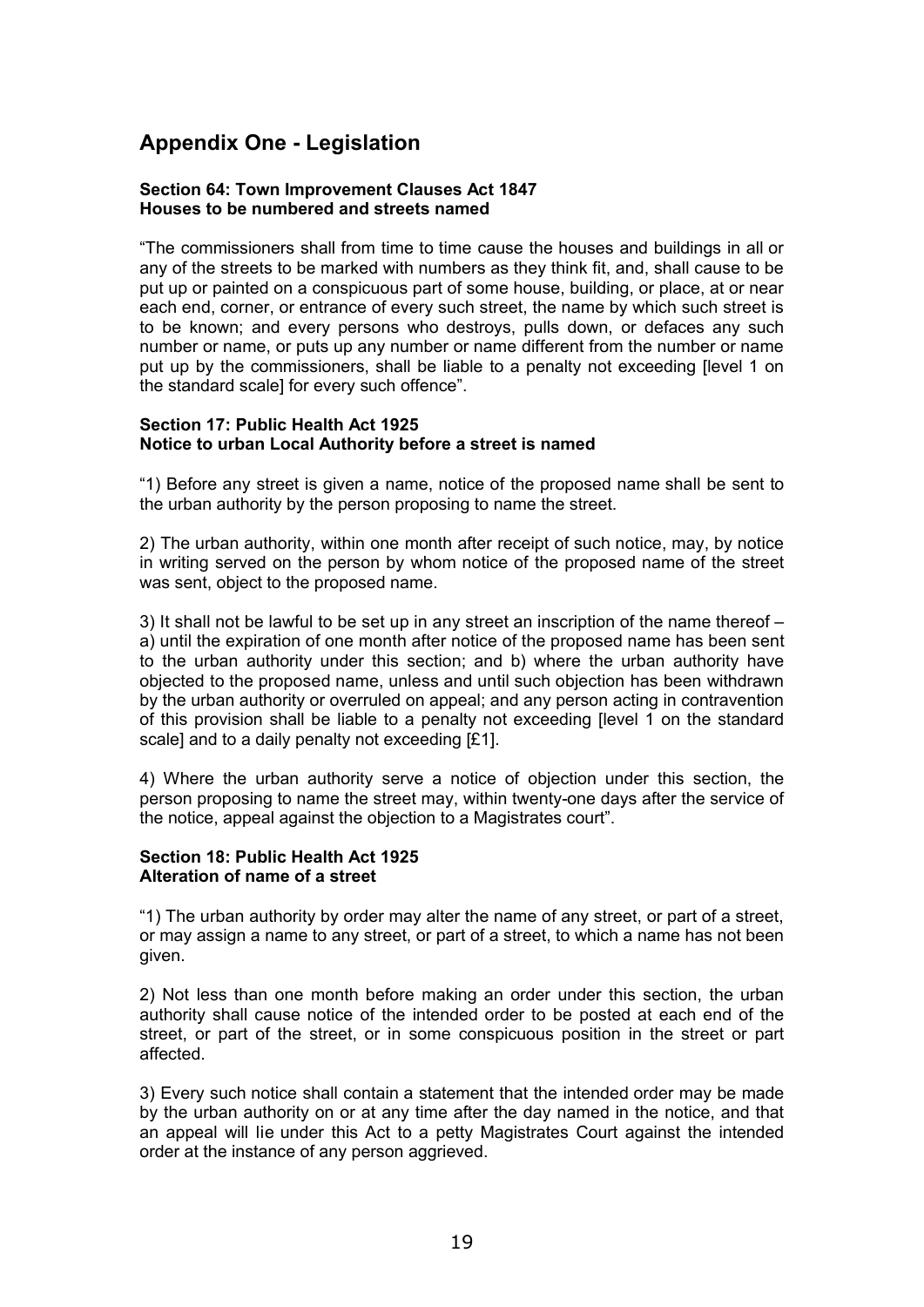4) Any person aggrieved by the intended order of the local authority may, within twenty-one days after the posting of the notice, appeal to a Magistrates court".

#### **Section 19: Public Health Act 1925 Indication of name of street**

1) The urban authority shall cause the name of every street to be painted, or otherwise marked, in a conspicuous position on any house, building or erection in or near the street, and shall from time to time alter or renew such inscription of the name of any street, if and when the name of the street is altered or the inscription becomes illegible

2) If any person pulls down any inscription of the name of a street which has lawfully been set up, or sets up in any street any name different from the name lawfully given to the street, or places or affixes any notice or advertisement within twelve inches of any name of a street marked on a house, building, or erection in pursuance of this section, he shall be liable to a penalty not exceeding level 1 on the standard scale and to a daily penalty not exceeding £1

#### **The Local Government Act 2003**

Brought about new devolved powers for Local Authorities, these included giving Council's new powers to trade and charge for non-statutory services if they are Best Value Authorities (Section 93).

Authorities, if charging for discretionary services, have a duty to charge no more than the costs they incur in providing the service. The aim is to encourage improvements to existing services and develop new ones that will help to improve the overall service they provide to the community, not to make a profit.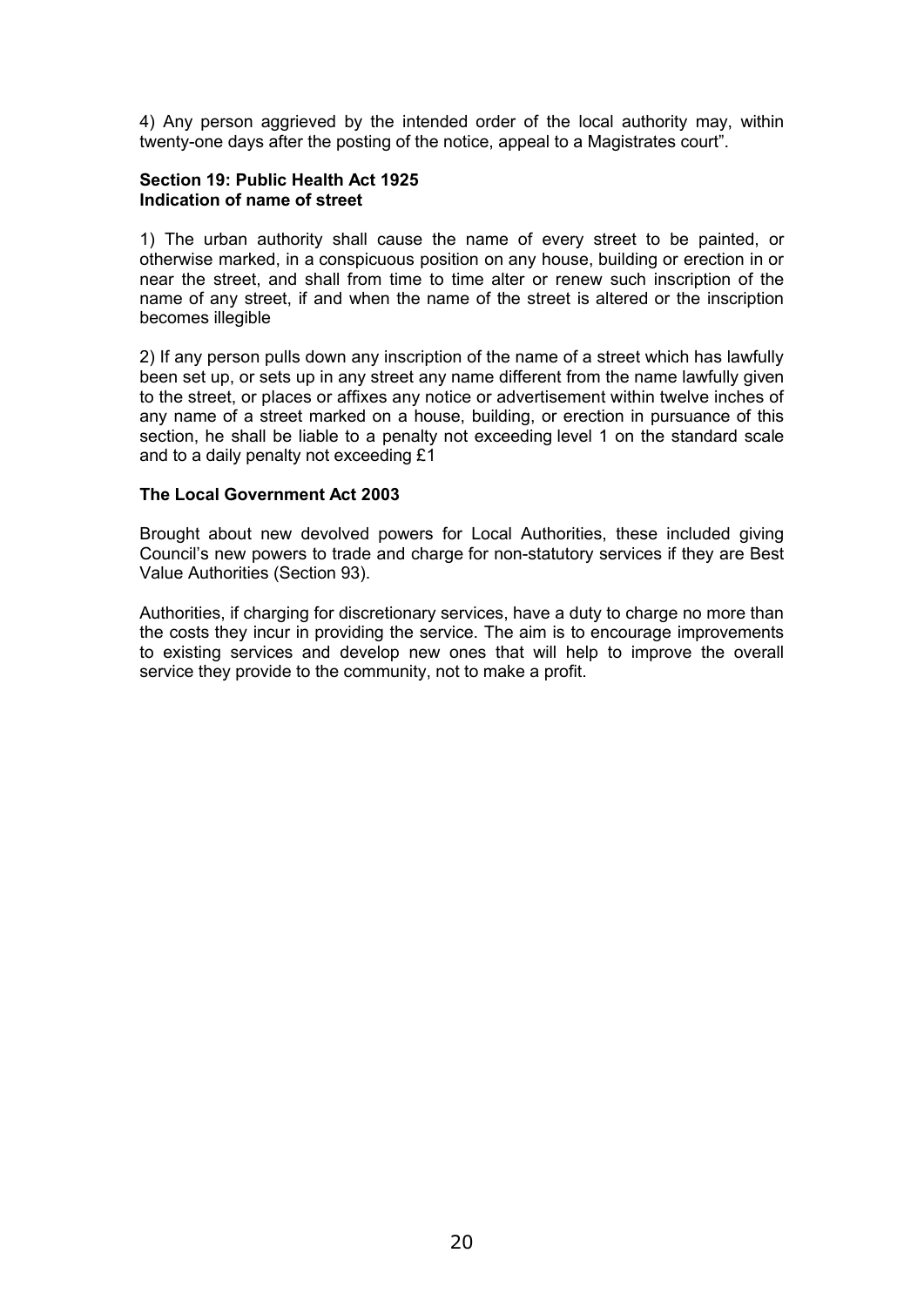# **Appendix Two – Internal and External Notifications**

An essential part of the street naming and numbering function is to ensure that the appropriate Council departments and external organisations are made aware of new or changed addresses. This appendix lists the bodies to which the Address Management Team distributes new address information.

Internal Council bodies that may be informed of all new official addresses include:

- Electoral Registration
- Environmental Health
- Planning (Development Control and Building Control)
- Waste Management (Refuse and Recycling Collection)
- Local Land Charges
- Revenues (Council Tax and Non-Domestic Rates)
- Contact Centre
- Local Land and Property Gazetteer

External organisations and partners that may be informed of all new official addresses include:

- Royal Mail
- Cambridgeshire Fire and Rescue Service
- National Land and Property Gazetteer (NLPG)
- Valuation Office (new developments and street renaming)
- Land Registry (new developments and street renaming)
- Cambridge Water Company (new developments and street renaming)
- Ordnance Survey (new developments and street renaming)
- Cambridge Ambulance Service (new developments and street renaming)
- BT New Sites (new developments and street renaming)
- Parish or Community Council (new developments and street renaming)
- District Councillor(s) (new developments and street renaming)

Any subscriber to the NLPG will be aware of address changes as part of their purchase of this data. Likewise, any user of Royal Mail address data will also have access to address changes.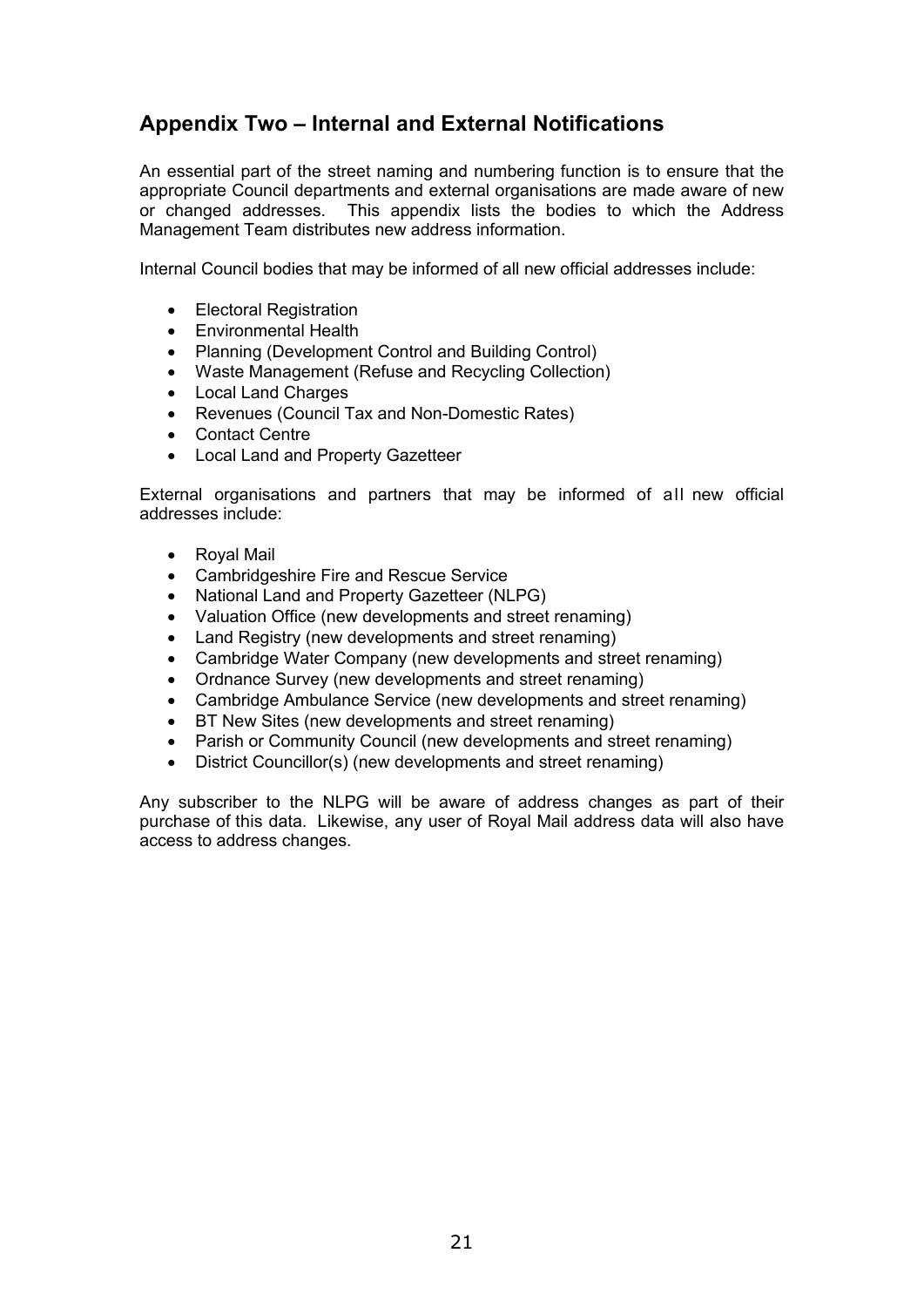# **Appendix Three – Application Form**

### **Application Form for Street Naming and Numbering Services**

### **1. Applicant Details**

Applicant Name: ……………………………………………………………………………......................... Applicant Address: ……………………………………………………………………………………………… ……………………………………………………………………………………………… ……………………………………………………………………………………………… ……………………………………………………………………………………………… Contact Name (if applicable): ……………………………………………………………………………………………… Telephone: …………………………… Mobile: ………………………………............. Email:……………………………………………………………………………………….

Preferred method of contact: Email / Telephone / Post

If your application relates to a new development (single or multiple properties) please complete Section 2 only

If your application is for a new property name or to change the existing property name please complete Section 3 only

### **2. New Development**

Please note that developers should submit a site layout plan, in accordance with the requirements stipulated in Section 2.1 of the Address Management Policy, in addition to this application form.

If you are submitting an application electronically, please email any plans to address.management@scambs.gov.uk, stating your developm[en](mailto:address.management@scambs.gov.uk)t site location in the subject line and including your contact details as provided on this form.

Development Address or site location (if different to the applicant address above):

……………………………………………………………………………………………… ………………………………………………………………………………………………  $\mathcal{L}^{\text{max}}_{\text{max}}$ ………………………………………………………………………………………………

Number of new properties: …………………

Does the development require a new street name? Yes/No

If yes please supply a suggested street name and brief details of the reasoning for this name choice:

……………………………………………………………………………………………… ……………………………………………………………………………………………… ……………………………………………………………………………………………… ……………………………………………………………………………………………… ………………………………………………………………………………………………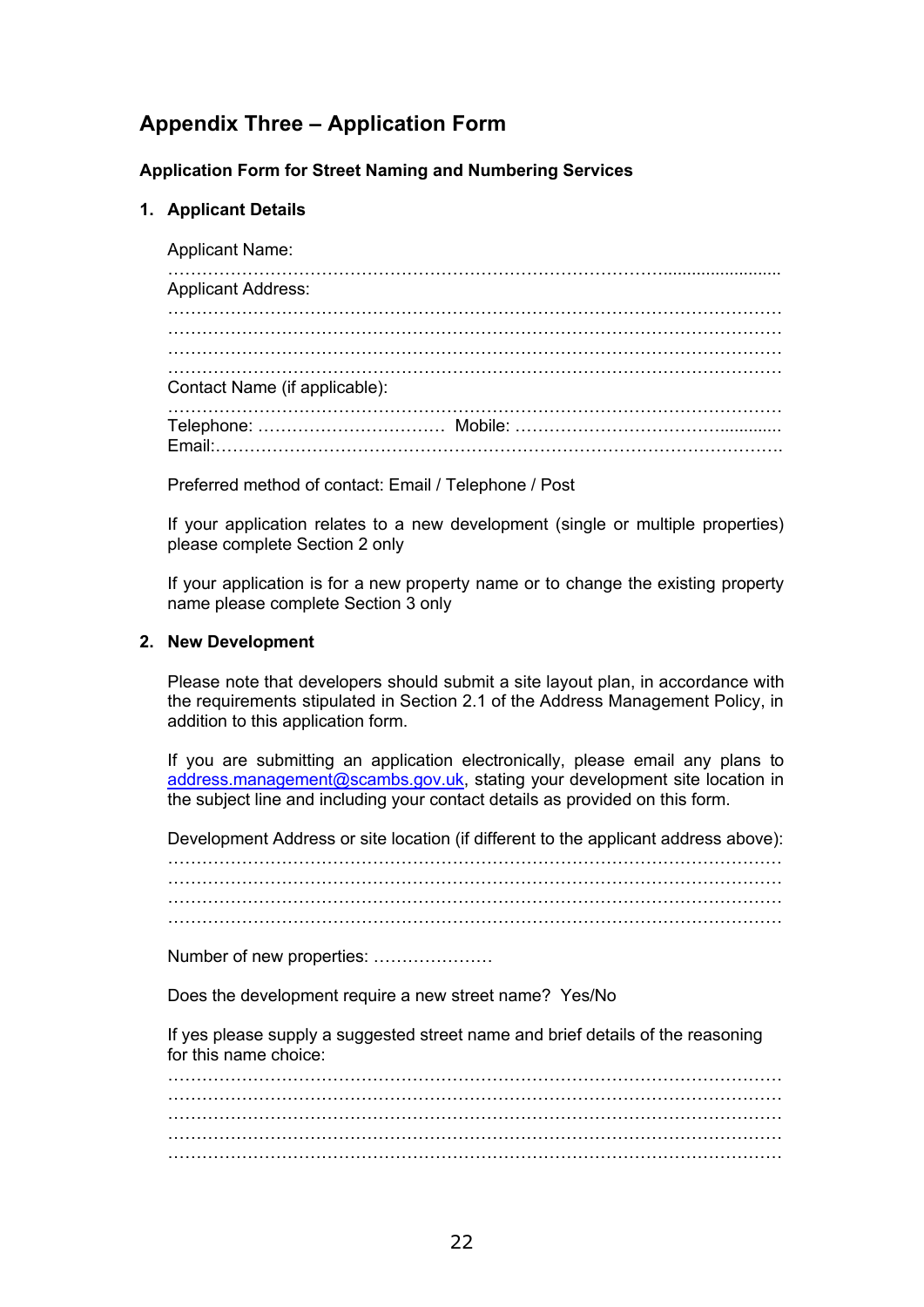Planning Application number (where applicable):………………………….

Please note: Where a new street name is required, we can start the consultation process for new names as soon as your application form has been received. A member of the Address Management Team will contact you to arrange payment once the street name has been confirmed. However, the Council is only able to provide property numbers once building footings are in place.

### **3. New Property Name or Name Change**

Does the property address differ from the address in Section 1? Yes/No

If yes, what is the address of the property where the new name is requested:

……………………………………………………………………………………………… ……………………………………………………………………………………………… ……………………………………………………………………………………………… ………………………………………………………………………………………………

Does the property currently have a name? Yes/No

If yes what is the current name of the property:

………………………………………………………………………………………………

Please list 3 suggested names in order of preference:

1: …………………………………………………………………………………………… 2: …………………………………………………………………………………………… 3: ……………………………………………………………………………………………

### **4. Payment**

For a scale of fees for Street Naming and Numbering services, please see Section 4 of the Address Management Policy or visit www.scambs.gov.uk/snn.

Please indicate your preferred [me](http://www.scambs.gov.uk/snn)thod of payment:

 I would like a member of the Address Management Team to contact me to  $\Box$ arrange payment by Debit or Credit Card.

 $\Box$ 

- I have attached a cheque for the relevant fee to this application.
- I have completed the application form electronically and have sent a cheque  $\Box$ separately. (Please enclose with cheques: details of the development site location and

contact details)

(Businesses only) I would like the Address Management Team to contact me  $\Box$ to arrange a BACS transfer.

### **5. Next Steps**

Once you have submitted the application form a member of the Address Management Team will validate the application before contacting you to request payment and any further information where required. Your application for Street Naming and Numbering Services will be processed as soon as payment has been authorised.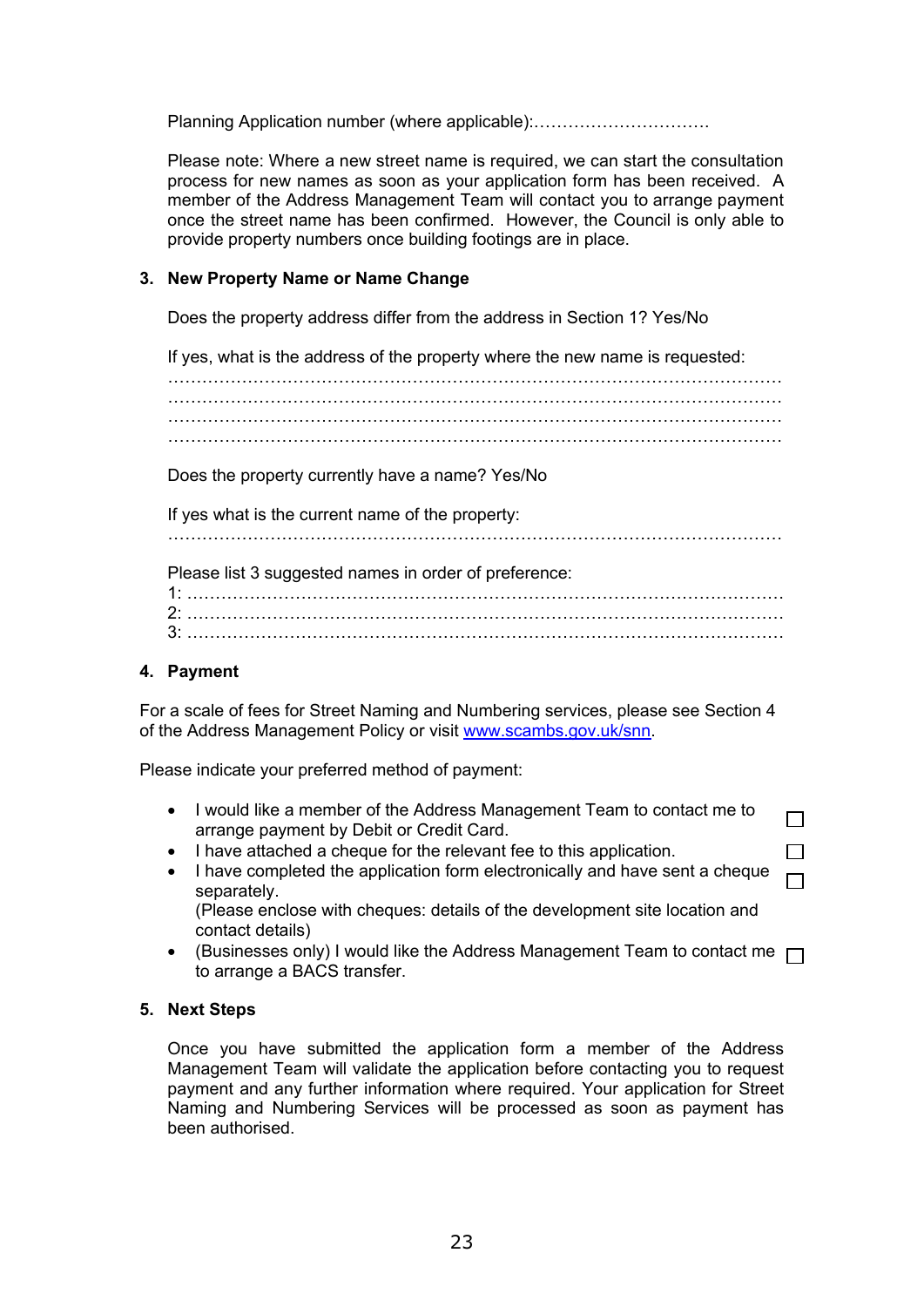Send your completed application form to:

Address Management Team South Cambridgeshire District Council South Cambridgeshire Hall Cambourne Business Park **Cambourne** Cambridge CB23 6EA

address.management@scambs.gov.uk

Alternatively, complete the form online: www.scambs.gov.uk/s[nn](mailto:address.management@scambs.gov.uk) (please note that any accompanying plans should still be submitted via post or email as described above)